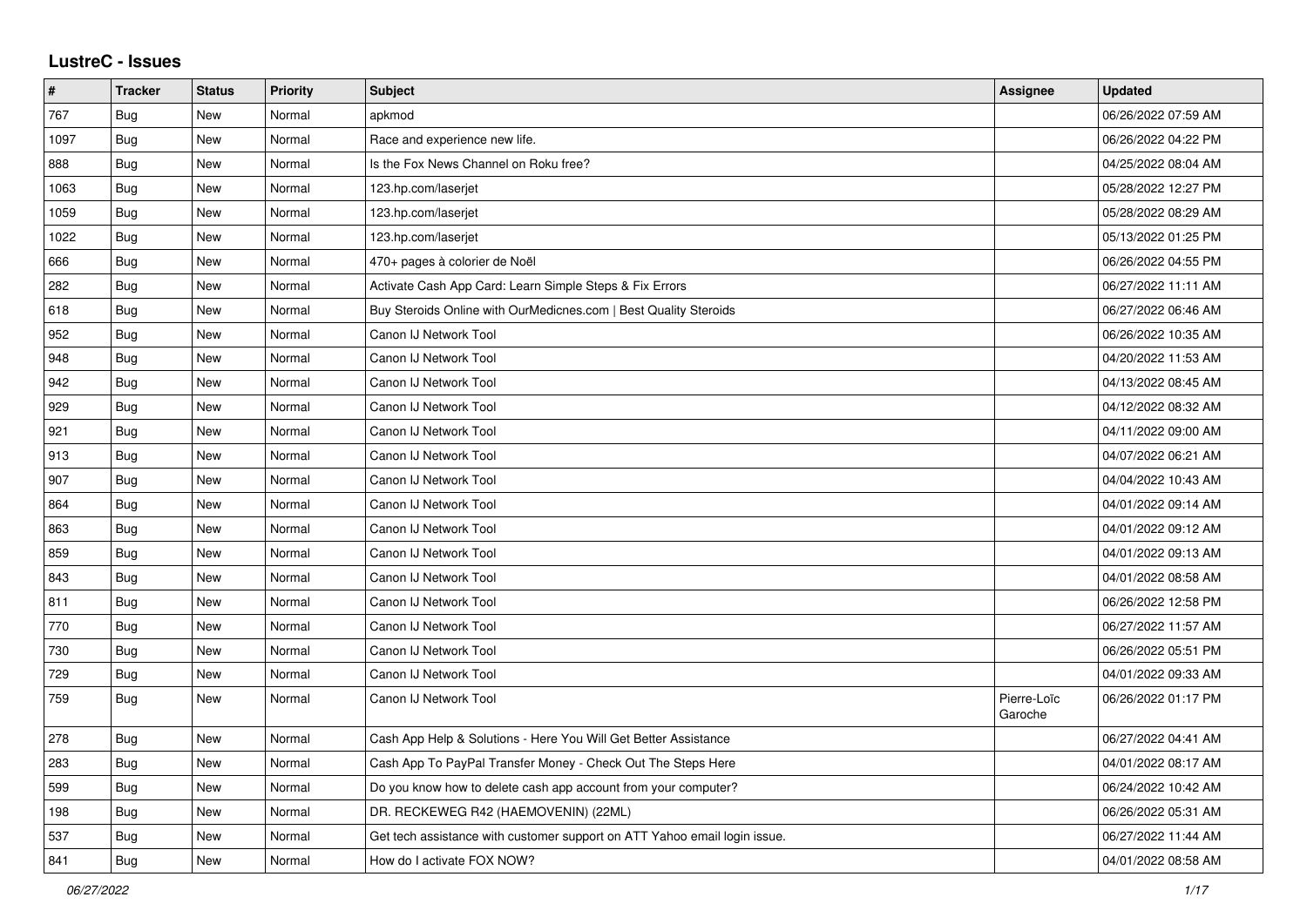| $\sharp$ | <b>Tracker</b> | <b>Status</b> | <b>Priority</b> | <b>Subject</b>                                                                                                                               | Assignee               | <b>Updated</b>      |
|----------|----------------|---------------|-----------------|----------------------------------------------------------------------------------------------------------------------------------------------|------------------------|---------------------|
| 839      | <b>Bug</b>     | New           | Normal          | How do I activate FOX NOW?                                                                                                                   |                        | 04/01/2022 08:58 AM |
| 226      | Bug            | <b>New</b>    | Normal          | How to find reliable service reviews                                                                                                         | Anonymous              | 04/01/2022 08:46 AM |
| 76       | Bug            | New           | Normal          | Import error: Load error: imported node real_to_int declared in a regular Lustre file. File "include/conv.lusi", line<br>1. characters 0-64: |                        | 06/27/2022 09:43 AM |
| 947      | Bug            | <b>New</b>    | Normal          | is Disney Now and Disney Plus different?                                                                                                     |                        | 04/14/2022 09:53 AM |
| 941      | Bug            | <b>New</b>    | Normal          | is Disney Now and Disney Plus different?                                                                                                     |                        | 06/26/2022 12:10 PM |
| 886      | Bug            | <b>New</b>    | Normal          | Is the Fox News Channel on Roku free?                                                                                                        |                        | 04/01/2022 09:16 AM |
| 840      | Bug            | <b>New</b>    | Normal          | Is Tubi really free and legal?                                                                                                               |                        | 04/01/2022 08:58 AM |
| 289      | Bug            | <b>New</b>    | Normal          | Recover Yahoo Mail Forgotten Password - Explore Kanata Chinese                                                                               |                        | 06/27/2022 11:44 AM |
| 249      | Bug            | <b>New</b>    | Normal          | Steps to Activate Cash App Card in Less then 2 Minutes - Get Information                                                                     | Pierre-Loïc<br>Garoche | 06/21/2022 07:52 PM |
| 192      | Bug            | <b>New</b>    | Normal          | The code Caffe                                                                                                                               |                        | 05/09/2022 10:16 AM |
| 889      | Bug            | New           | Normal          | What is Plex and how it's work?                                                                                                              |                        | 04/01/2022 09:14 AM |
| 887      | Bug            | <b>New</b>    | Normal          | What is Plex and how it's work?                                                                                                              |                        | 04/01/2022 09:16 AM |
| 946      | Bug            | <b>New</b>    | Normal          | What is Plex and Is Plex Legal?                                                                                                              |                        | 06/26/2022 05:23 AM |
| 940      | Bug            | <b>New</b>    | Normal          | What is Plex and Is Plex Legal?                                                                                                              |                        | 06/26/2022 04:50 PM |
| 228      | Bug            | New           | Normal          | Why Does Cash App Transaction Failed? - Here Is the Answer                                                                                   |                        | 06/27/2022 08:44 AM |
| 579      | Bug            | New           | Normal          | YOUR CV MAKES YOUR FIRST IMPRESSION                                                                                                          | Christophe<br>Garion   | 06/27/2022 12:22 PM |
| 1007     | Bug            | <b>New</b>    | Normal          | "ij.start canon                                                                                                                              |                        | 05/18/2022 10:40 AM |
| 1068     | Bug            | <b>New</b>    | Normal          | 123.hp.com/laserjet                                                                                                                          |                        | 05/31/2022 12:22 PM |
| 1046     | Bug            | <b>New</b>    | Normal          | 123.hp.com/laserjet                                                                                                                          |                        | 05/24/2022 10:46 AM |
| 997      | Bug            | New           | Normal          | 123.hp.com/laserjet                                                                                                                          |                        | 05/06/2022 05:33 AM |
| 193      | Bug            | <b>New</b>    | Normal          | 18% Discount on Homeopathic medicines                                                                                                        |                        | 06/26/2022 03:13 PM |
| 1126     | Bug            | <b>New</b>    | Normal          | 1PLSD                                                                                                                                        |                        | 06/25/2022 09:36 AM |
| 807      | Bug            | <b>New</b>    | Normal          | 1v1Battle is a strategic action 'Build and shoot' game                                                                                       |                        | 06/27/2022 06:52 AM |
| 265      | Bug            | <b>New</b>    | Normal          | 3 Faq's On Downloading To Your Apple Ipod                                                                                                    |                        | 06/26/2022 01:26 PM |
| 1029     | Bug            | <b>New</b>    | Normal          | 5 Reasons Why People Love Coloring Pages?                                                                                                    |                        | 05/16/2022 11:53 AM |
| 504      | Bug            | New           | Normal          | A beginner should always look for online Java assignment help!                                                                               |                        | 06/27/2022 10:32 AM |
| 735      | Bug            | New           | Normal          | A quick fix of how to get money back from cash app stocks                                                                                    |                        | 06/26/2022 01:31 PM |
| 145      | Bug            | New           | Normal          | abdulbaissagar                                                                                                                               |                        | 06/26/2022 11:32 PM |
| 939      | Bug            | New           | Normal          | Ability to change sound notifications                                                                                                        | Christophe<br>Garion   | 06/26/2022 07:37 PM |
| 156      | <b>Bug</b>     | New           | Normal          | Access old cash app account                                                                                                                  |                        | 04/01/2022 08:00 AM |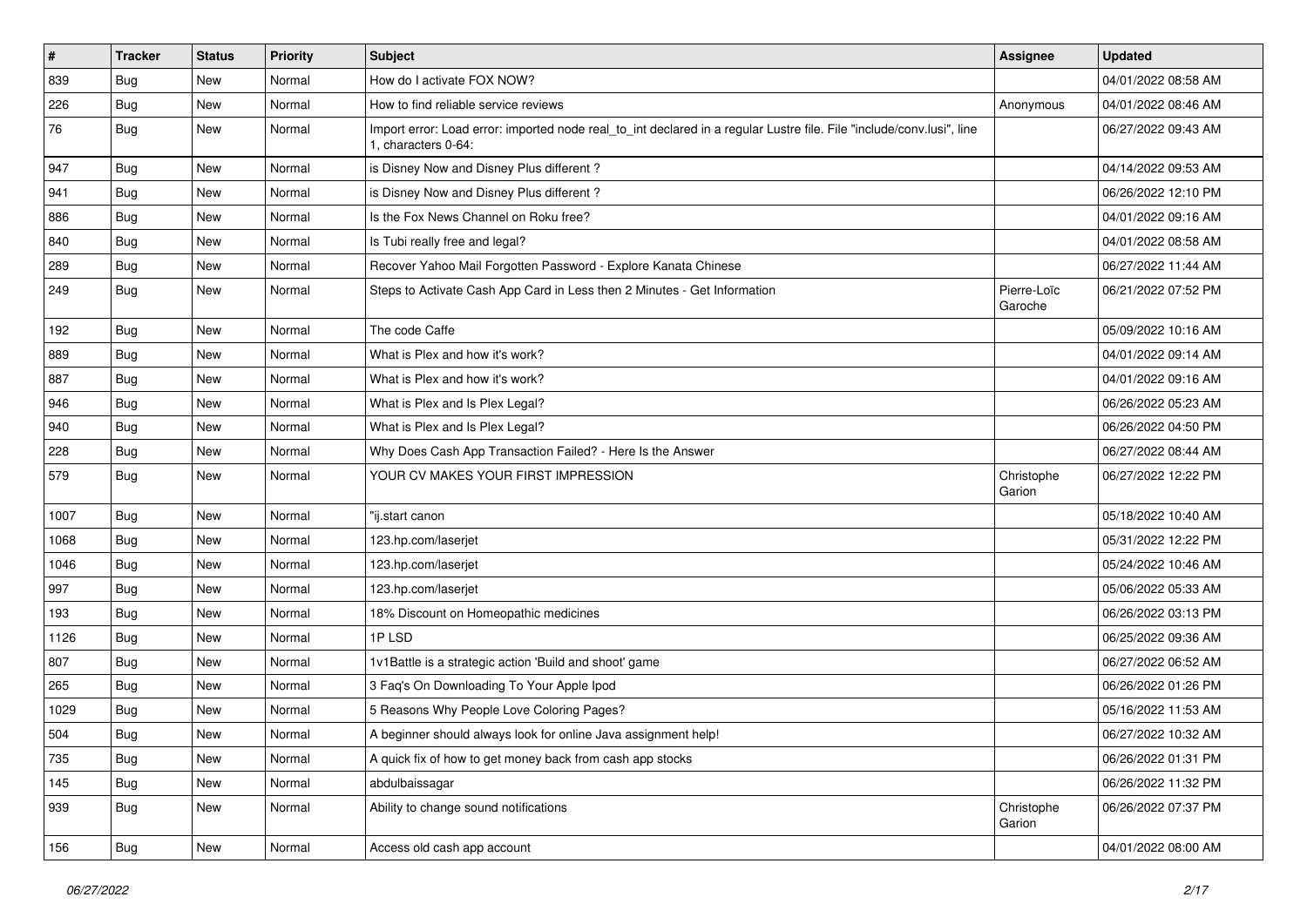| $\vert$ # | <b>Tracker</b> | <b>Status</b> | <b>Priority</b> | Subject                                                            | <b>Assignee</b>        | <b>Updated</b>      |
|-----------|----------------|---------------|-----------------|--------------------------------------------------------------------|------------------------|---------------------|
| 275       | <b>Bug</b>     | New           | Normal          | Activate Cash App Card With Or Without QR - Step By Step Guide     | Pierre-Loïc<br>Garoche | 06/27/2022 09:48 AM |
| 230       | Bug            | New           | Normal          | Add Money To Cash App Card - Auto Cash Apps                        |                        | 06/26/2022 11:25 AM |
| 116       | Bug            | New           | Normal          | aertaeyg                                                           |                        | 06/27/2022 07:43 AM |
| 184       | Bug            | <b>New</b>    | Normal          | Affordable Business Writing Services                               |                        | 06/26/2022 09:46 AM |
| 122       | Bug            | New           | Normal          | <b>AFL Live Stream</b>                                             |                        | 04/01/2022 07:55 AM |
| 203       | <b>Bug</b>     | New           | Low             | Airport Taxi Guildford                                             | Anonymous              | 06/26/2022 06:03 PM |
| 239       | <b>Bug</b>     | <b>New</b>    | Normal          | Algunas características más de Choices MOD APK                     |                        | 06/25/2022 10:05 AM |
| 286       | <b>Bug</b>     | New           | Normal          | All About Cash App Transfer Fail Problems                          |                        | 04/01/2022 07:49 AM |
| 284       | <b>Bug</b>     | <b>New</b>    | Normal          | All About Cash App Transfer Fail Problems                          |                        | 06/26/2022 03:15 PM |
| 190       | Bug            | New           | Normal          | All About Cash App Transfer Fail Problems                          |                        | 06/27/2022 09:37 AM |
| 251       | Bug            | New           | Normal          | All About Cash App Transfer Fail Problems                          | Pierre-Loïc<br>Garoche | 06/27/2022 08:25 AM |
| 911       | Bug            | New           | Normal          | Aluminum Windows & Doors                                           |                        | 04/06/2022 08:10 PM |
| 233       | Bug            | New           | Normal          | Anauthorsway.com: My User Experience                               |                        | 06/27/2022 12:02 PM |
| 660       | Bug            | <b>New</b>    | Normal          | Anchovies Nutrition Facts And Health Benefits                      |                        | 04/01/2022 09:40 AM |
| 918       | <b>Bug</b>     | New           | Normal          | Antivirus for IOS                                                  |                        | 06/16/2022 10:36 PM |
| 760       | Bug            | <b>New</b>    | Normal          | apkmod                                                             |                        | 05/20/2022 05:32 AM |
| 1054      | Bug            | New           | Normal          | Apkmodule                                                          | Pierre-Loïc<br>Garoche | 05/26/2022 03:37 PM |
| 519       | Bug            | <b>New</b>    | Normal          | Are you finding online UK Assignment writers?                      |                        | 06/27/2022 07:23 AM |
| 273       | Bug            | New           | High            | assignment help online                                             |                        | 04/01/2022 08:17 AM |
| 787       | <b>Bug</b>     | <b>New</b>    | Normal          | Assured Assignment Help                                            |                        | 06/26/2022 06:14 PM |
| 302       | Bug            | New           | Normal          | Auto Electrical Repair Services in Norcross GA                     |                        | 06/26/2022 07:49 PM |
| 297       | Bug            | <b>New</b>    | Normal          | Auto Lighting Installation Services in Norcross GA                 |                        | 04/01/2022 07:21 AM |
| 396       | <b>Bug</b>     | <b>New</b>    | Normal          | Auto Transport Services in Annapolis MD                            |                        | 04/01/2022 07:15 AM |
| 372       | <b>Bug</b>     | New           | Normal          | Auto Transport Services in Arlington County VA                     |                        | 06/27/2022 01:42 AM |
| 360       | <b>Bug</b>     | <b>New</b>    | Normal          | Auto Transport Services in Baltimore MD                            |                        | 04/01/2022 07:13 AM |
| 378       | Bug            | New           | Normal          | Auto Transport Services in Fairfax VA                              |                        | 04/01/2022 07:17 AM |
| 384       | Bug            | New           | Normal          | Auto Transport Services in McLean VA                               |                        | 04/01/2022 07:17 AM |
| 402       | Bug            | New           | Normal          | Auto Transport Services in Potomac MD                              |                        | 04/01/2022 07:47 AM |
| 390       | Bug            | New           | Normal          | Auto Transport Services in Sterling VA                             |                        | 04/01/2022 07:16 AM |
| 366       | Bug            | New           | Normal          | Auto Transport Services in Washington DC                           |                        | 04/01/2022 07:12 AM |
| 958       | <b>Bug</b>     | New           | Normal          | Avail Cash app support service to know Sutton bank cash app number |                        | 06/26/2022 08:46 AM |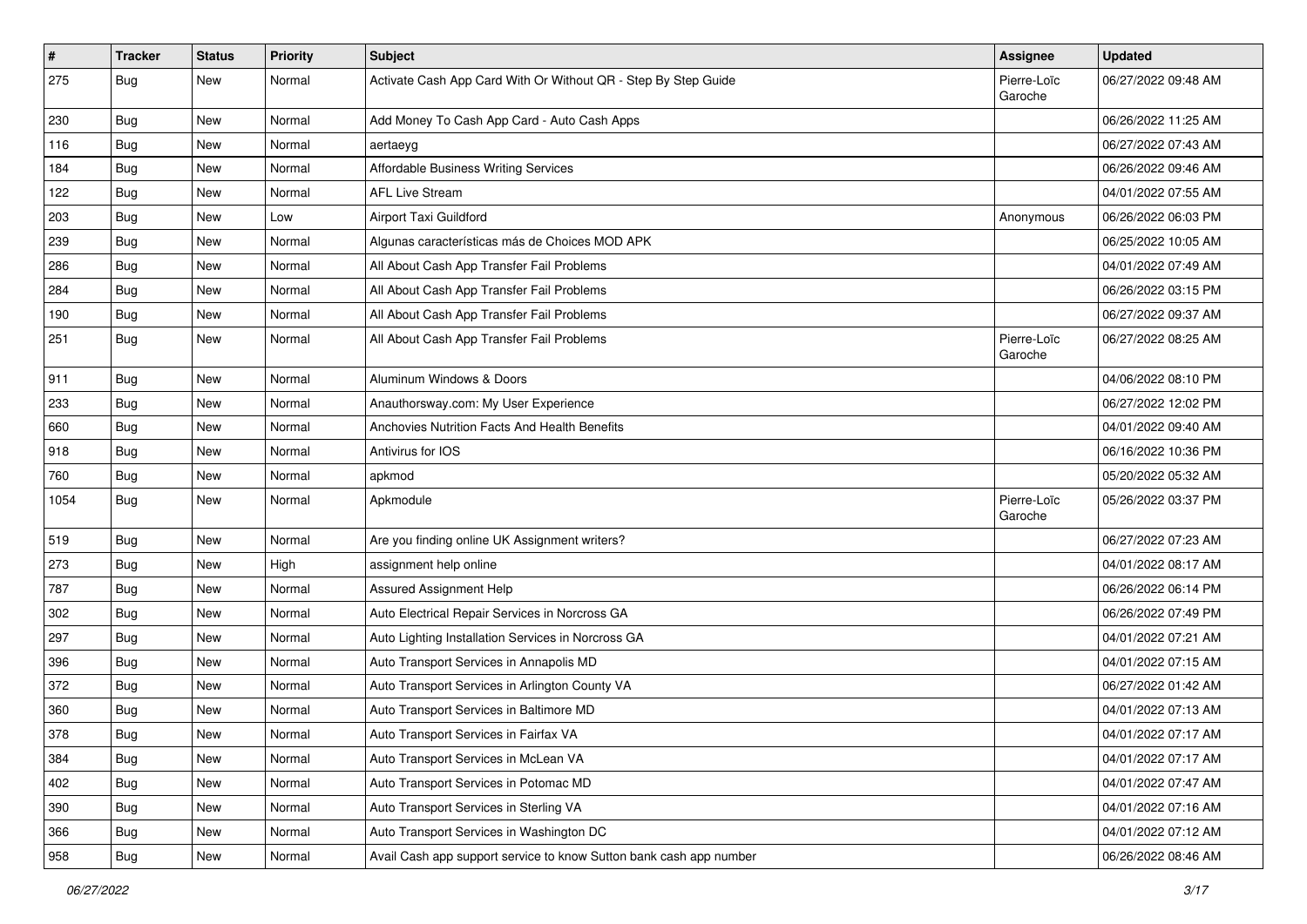| $\vert$ # | <b>Tracker</b> | <b>Status</b> | <b>Priority</b> | <b>Subject</b>                                                                   | <b>Assignee</b>        | <b>Updated</b>      |
|-----------|----------------|---------------|-----------------|----------------------------------------------------------------------------------|------------------------|---------------------|
| 702       | Bug            | New           | Normal          | Avail Chime Customer Service to know How To Get Chime Bank Statement             |                        | 06/27/2022 04:59 AM |
| 731       | Bug            | <b>New</b>    | Normal          | Avail Of Cash App Customer Service If Unable To Down Cash App Mobile App?        |                        | 06/25/2022 08:36 PM |
| 936       | Bug            | <b>New</b>    | Normal          | Avantages de l'extension AliTools pour faire du shopping sur Aliexpress          | Pierre-Loïc<br>Garoche | 04/12/2022 11:35 AM |
| 954       | Bug            | New           | Normal          | AZ Screen Recorder Mod                                                           |                        | 06/25/2022 11:24 PM |
| 191       | Bug            | New           | Normal          | <b>B2B Branding</b>                                                              |                        | 06/13/2022 12:50 AM |
| 989       | Bug            | New           | Normal          | Barewoods Wax Cigar                                                              |                        | 06/26/2022 09:19 AM |
| 146       | Bug            | <b>New</b>    | Normal          | bayabais                                                                         |                        | 06/27/2022 09:03 AM |
| 247       | <b>Bug</b>     | New           | Normal          | best 4 Channel Amp                                                               |                        | 06/26/2022 02:47 PM |
| 786       | Bug            | <b>New</b>    | Normal          | Best Assignment Help in Australia & UK                                           |                        | 06/21/2022 09:28 PM |
| 602       | Bug            | <b>New</b>    | Normal          | Best Essay Writing Service UK                                                    | Pierre-Loïc<br>Garoche | 06/26/2022 12:16 AM |
| 601       | Bug            | New           | Normal          | Best Essay Writing Service UK                                                    | Pierre-Loïc<br>Garoche | 06/26/2022 04:23 PM |
| 257       | Bug            | New           | Normal          | Best latte machines                                                              |                        | 06/26/2022 11:07 AM |
| 586       | Bug            | <b>New</b>    | Normal          | Best Modifications For Your Mobile Phone                                         |                        | 06/26/2022 01:51 AM |
| 780       | Bug            | New           | Normal          | Best Whatsapp Modified APKs                                                      | Pierre-Loïc<br>Garoche | 06/27/2022 05:38 AM |
| 741       | Bug            | <b>New</b>    | Normal          | <b>Blockchain Technology Solutions</b>                                           |                        | 06/26/2022 02:19 AM |
| 202       | Bug            | <b>New</b>    | Normal          | blonde wig                                                                       |                        | 06/26/2022 12:52 AM |
| 143       | Bug            | New           | Normal          | Bob lace front wigs                                                              |                        | 06/26/2022 11:52 PM |
| 179       | <b>Bug</b>     | New           | Normal          | body wave                                                                        |                        | 04/01/2022 08:41 AM |
| 299       | <b>Bug</b>     | New           | Normal          | Brake Caliper Painting Services in Norcross GA                                   |                        | 04/01/2022 07:20 AM |
| 831       | Bug            | <b>New</b>    | Normal          | Build and shoot                                                                  |                        | 05/29/2022 04:47 PM |
| 1052      | <b>Bug</b>     | New           | Normal          | Build Now GG is a new battle royale game.                                        |                        | 05/26/2022 04:24 AM |
| 835       | Bug            | New           | Normal          | Build your strong army with Taming io                                            |                        | 04/01/2022 08:59 AM |
| 621       | Bug            | New           | Normal          | Buy All Modafinil & Armodafinil Tablets @Buy Modafinil US                        |                        | 06/26/2022 02:20 AM |
| 616       | <b>Bug</b>     | New           | Normal          | Buy Anavar Tablets   Anavar For Sale in USA, UK & Australia                      |                        | 06/27/2022 02:02 AM |
| 613       | Bug            | <b>New</b>    | Normal          | Buy Aspadol 100mg Tab Online in US, UK, AU   Erospharmacy                        |                        | 06/26/2022 09:10 AM |
| 494       | <b>Bug</b>     | New           | Normal          | <b>Buy Discussion Post</b>                                                       |                        | 06/27/2022 03:51 AM |
| 635       | Bug            | New           | Normal          | Buy Steroids Online with OurMedicnes.com   Best Quality Steroids                 |                        | 06/26/2022 12:01 AM |
| 924       | Bug            | New           | Normal          | buy tec 9                                                                        |                        | 04/11/2022 02:54 PM |
| 634       | Bug            | New           | Normal          | Buy Vidalista Tablets (Tadalafil) at [\$25 OFF + Free Shipping] Vidalistatablets |                        | 06/27/2022 09:29 AM |
| 617       | Bug            | New           | Normal          | Buy Vidalista Tablets (Tadalafil) at [\$25 OFF + Free Shipping] Vidalistatablets |                        | 06/26/2022 10:11 AM |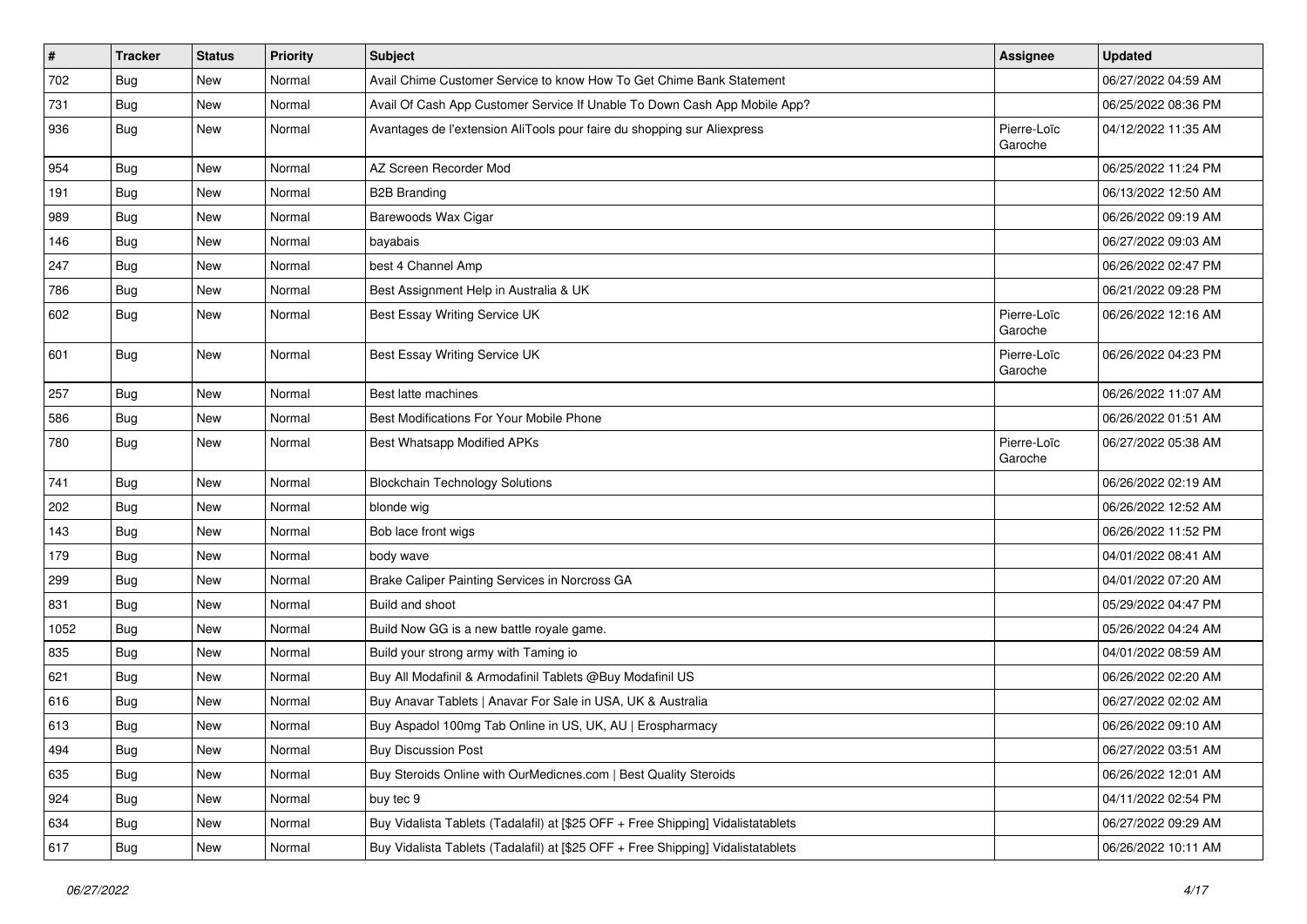| $\vert$ # | <b>Tracker</b> | <b>Status</b> | <b>Priority</b> | <b>Subject</b>                                                        | <b>Assignee</b>        | <b>Updated</b>      |
|-----------|----------------|---------------|-----------------|-----------------------------------------------------------------------|------------------------|---------------------|
| 259       | <b>Bug</b>     | New           | Normal          | call center services                                                  |                        | 06/26/2022 01:30 AM |
| 690       | <b>Bug</b>     | <b>New</b>    | Normal          | campervan hire                                                        |                        | 06/26/2022 06:47 PM |
| 1044      | Bug            | New           | Normal          | Can I Disapprove If Random Person Sent Me Money On Cash App?          |                        | 05/26/2022 03:51 PM |
| 964       | <b>Bug</b>     | New           | Normal          | Can I Fix Cash App Transfer Failed Issues By Adding Sufficient Funds? |                        | 06/26/2022 07:21 AM |
| 865       | Bug            | <b>New</b>    | Normal          | Canon IJ Printer Utility                                              |                        | 05/18/2022 07:24 PM |
| 951       | Bug            | New           | Normal          | Canon.com/ijsetup                                                     |                        | 04/20/2022 10:18 AM |
| 155       | Bug            | New           | Normal          | Cant access my cash app account                                       | Pierre-Loïc<br>Garoche | 06/22/2022 02:15 PM |
| 298       | Bug            | <b>New</b>    | Normal          | Car Stereo Installation Services in Norcross GA                       |                        | 04/01/2022 07:20 AM |
| 354       | <b>Bug</b>     | <b>New</b>    | Normal          | Car Upholstery Cleaning Services in Chesapeake VA                     |                        | 04/01/2022 07:14 AM |
| 338       | Bug            | New           | Normal          | Car Upholstery Cleaning Services in Norfolk VA                        |                        | 04/01/2022 07:23 AM |
| 323       | <b>Bug</b>     | New           | Normal          | Car Upholstery Cleaning Services in Virginia Beach VA                 |                        | 04/01/2022 07:26 AM |
| 303       | Bug            | <b>New</b>    | Normal          | Car Wrapping Services in Norcross GA                                  |                        | 04/01/2022 07:22 AM |
| 408       | <b>Bug</b>     | New           | Normal          | Carpet Cleaning Boston MA                                             |                        | 04/01/2022 07:47 AM |
| 424       | Bug            | <b>New</b>    | Normal          | Carpet Cleaning Brookline MA                                          |                        | 04/01/2022 07:45 AM |
| 457       | <b>Bug</b>     | New           | Normal          | <b>Carpet Cleaning Medford MA</b>                                     |                        | 06/25/2022 07:36 PM |
| 433       | <b>Bug</b>     | <b>New</b>    | Normal          | Carpet Cleaning Newton MA                                             |                        | 04/01/2022 07:50 AM |
| 449       | Bug            | <b>New</b>    | Normal          | Carpet Cleaning Quincy MA                                             |                        | 04/01/2022 07:48 AM |
| 340       | Bug            | New           | Normal          | Carpet Cleaning Services in Chesapeake VA                             |                        | 04/01/2022 07:23 AM |
| 325       | Bug            | New           | Normal          | Carpet Cleaning Services in Norfolk VA                                |                        | 04/01/2022 07:26 AM |
| 307       | Bug            | <b>New</b>    | Normal          | Carpet Cleaning Services in Virginia Beach VA                         |                        | 04/01/2022 07:19 AM |
| 416       | Bug            | <b>New</b>    | Normal          | Carpet Cleaning Somerville MA                                         |                        | 04/01/2022 07:46 AM |
| 441       | <b>Bug</b>     | <b>New</b>    | Normal          | Carpet Cleaning Watertown MA                                          |                        | 06/02/2022 06:00 PM |
| 465       | Bug            | New           | Normal          | Carpet Cleaning Westchester MA                                        |                        | 06/26/2022 05:07 AM |
| 341       | <b>Bug</b>     | New           | Normal          | Carpet Repairing Services in Chesapeake VA                            |                        | 04/01/2022 07:23 AM |
| 326       | Bug            | <b>New</b>    | Normal          | Carpet Repairing Services in Norfolk VA                               |                        | 04/01/2022 07:26 AM |
| 308       | <b>Bug</b>     | New           | Normal          | Carpet Repairing Services in Virginia Beach VA                        |                        | 04/01/2022 07:19 AM |
| 775       | <b>Bug</b>     | New           | Normal          | cash app                                                              |                        | 02/14/2022 08:20 AM |
| 227       | Bug            | New           | Normal          | Cash App Help & Solutions - Here You Will Get Better Assistance       |                        | 06/25/2022 11:21 PM |
| 895       | Bug            | New           | Normal          | Cash App Scams                                                        |                        | 06/18/2022 02:36 PM |
| 582       | <b>Bug</b>     | New           | Normal          | Cash App Won't Let Me Send Money If There Is A Low Balance Available  | Pierre-Loïc<br>Garoche | 06/26/2022 02:39 PM |
| 1057      | Bug            | New           | Normal          | <b>CCPlay Education Edition APK</b>                                   |                        | 06/07/2022 04:07 AM |
| 838       | Bug            | New           | Normal          | Celebrity Hunter Mod apk - Como instalá-lo                            |                        | 04/01/2022 08:58 AM |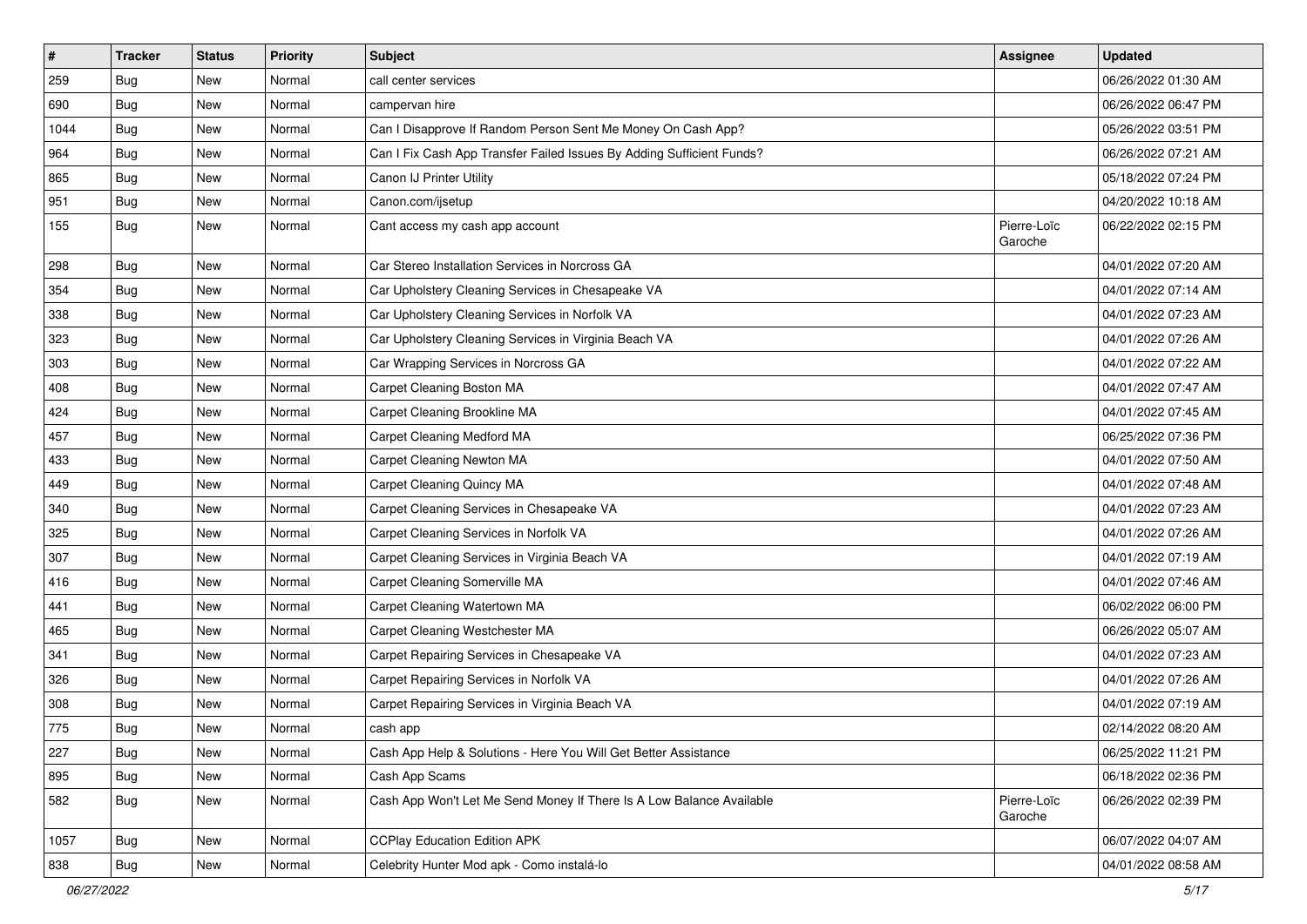| $\vert$ # | <b>Tracker</b> | <b>Status</b> | <b>Priority</b> | <b>Subject</b>                                                 | <b>Assignee</b>        | <b>Updated</b>      |
|-----------|----------------|---------------|-----------------|----------------------------------------------------------------|------------------------|---------------------|
| 507       | <b>Bug</b>     | New           | Normal          | central.bitdefender.com                                        |                        | 06/27/2022 06:31 AM |
| 1102      | Bug            | <b>New</b>    | Normal          | Charlottesville Travel Guide?                                  |                        | 06/26/2022 07:44 AM |
| 531       | Bug            | New           | Normal          | Cheap Assignment Writing Service UK                            | Anonymous              | 06/27/2022 08:39 AM |
| 530       | <b>Bug</b>     | New           | Normal          | Cheap Assignment Writing Service UK                            | Anonymous              | 06/27/2022 10:46 AM |
| 206       | Bug            | <b>New</b>    | Low             | Cheap Electric Bikes                                           |                        | 06/26/2022 07:00 PM |
| 487       | Bug            | New           | Normal          | Cheap Fake Dunks                                               |                        | 06/27/2022 06:01 AM |
| 867       | Bug            | New           | Low             | cheap Yeezys                                                   | Pierre-Loïc<br>Garoche | 04/01/2022 09:12 AM |
| 632       | Bug            | <b>New</b>    | Normal          | CheapestMedsShop   100% Safe Medicines Online in UK & AUS.     |                        | 06/27/2022 02:04 AM |
| 622       | Bug            | <b>New</b>    | Normal          | CheapestMedsShop   100% Safe Medicines Online in UK & AUS.     |                        | 06/26/2022 05:27 PM |
| 615       | Bug            | New           | Normal          | CheapestMedsShop   100% Safe Medicines Online in USA UK & AUS. |                        | 06/27/2022 12:14 PM |
| 769       | <b>Bug</b>     | New           | Normal          | check my cash app                                              |                        | 06/26/2022 08:33 PM |
| 1002      | Bug            | <b>New</b>    | Normal          | <b>Chemistry Assignment Help</b>                               |                        | 06/04/2022 09:58 AM |
| 650       | Bug            | New           | Normal          | <b>Cherries Health Benefits</b>                                |                        | 06/26/2022 12:57 AM |
| 832       | Bug            | <b>New</b>    | Normal          | Choque Royale Mod Apk                                          |                        | 04/01/2022 08:59 AM |
| 553       | Bug            | New           | Normal          | Cinema HD APK - Free Movie Enjoyment App on Android            |                        | 06/26/2022 01:39 PM |
| 1071      | Bug            | <b>New</b>    | Normal          | Cinema HD Review - Cinemahdv2.net                              |                        | 06/21/2022 06:54 PM |
| 201       | Bug            | <b>New</b>    | Normal          | closure wig                                                    |                        | 06/26/2022 07:50 PM |
| 293       | Bug            | New           | Immediate       | <b>CMT Direct Wix</b>                                          | Anonymous              | 04/01/2022 07:21 AM |
| 657       | Bug            | <b>New</b>    | Normal          | Coconut Nutrition Facts And Health Benefits                    |                        | 06/27/2022 08:56 AM |
| 1083      | Bug            | <b>New</b>    | Normal          | coin base review                                               |                        | 06/11/2022 09:13 AM |
| 189       | Bug            | <b>New</b>    | Normal          | <b>College Biology Writing Services</b>                        |                        | 06/26/2022 12:50 PM |
| 827       | Bug            | <b>New</b>    | Normal          | Come To Know The Required Steps To Unlock Cash App Account     |                        | 04/01/2022 08:59 AM |
| 782       | Bug            | New           | Normal          | Comment faire une sonnerie téléphonique                        |                        | 06/27/2022 04:47 AM |
| 413       | <b>Bug</b>     | New           | Normal          | Commercial Floor Cleaning Boston MA                            |                        | 04/01/2022 07:45 AM |
| 430       | Bug            | <b>New</b>    | Normal          | Commercial Floor Cleaning Brookline MA                         |                        | 04/01/2022 07:50 AM |
| 462       | <b>Bug</b>     | New           | Normal          | Commercial Floor Cleaning Medford MA                           |                        | 04/01/2022 07:32 AM |
| 438       | Bug            | New           | Normal          | Commercial Floor Cleaning Newton MA                            |                        | 04/01/2022 07:50 AM |
| 454       | <b>Bug</b>     | New           | Normal          | Commercial Floor Cleaning Quincy MA                            |                        | 06/02/2022 05:59 PM |
| 421       | <b>Bug</b>     | New           | Normal          | Commercial Floor Cleaning Somerville MA                        |                        | 04/01/2022 07:46 AM |
| 446       | <b>Bug</b>     | New           | Normal          | Commercial Floor Cleaning Watertown MA                         |                        | 04/01/2022 07:49 AM |
| 470       | <b>Bug</b>     | New           | Normal          | Commercial Floor Cleaning Westchester MA                       |                        | 06/26/2022 10:56 AM |
| 614       | <b>Bug</b>     | New           | Normal          | Como baixar o MOD APK no celular                               |                        | 06/27/2022 09:26 AM |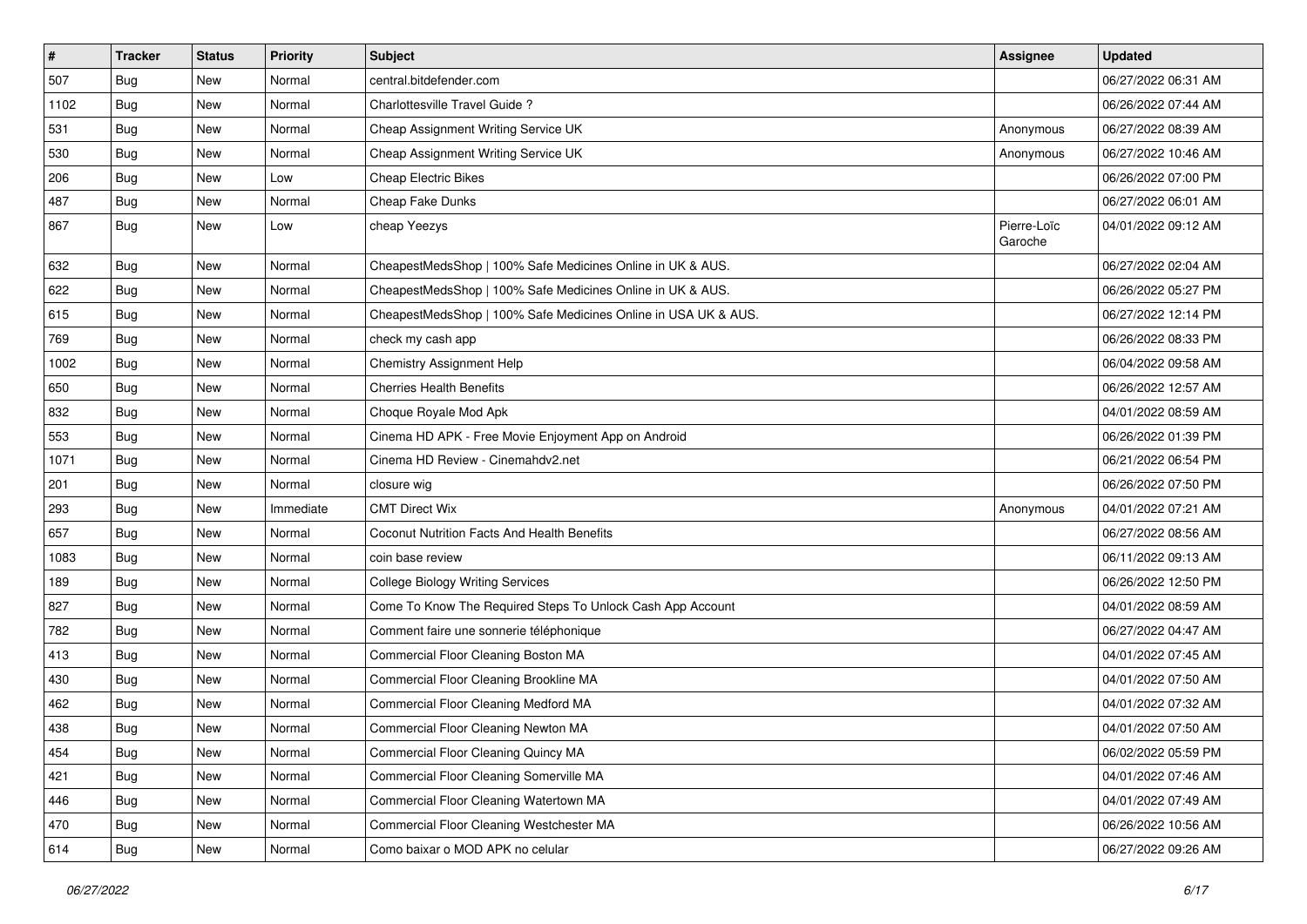| $\pmb{\#}$ | <b>Tracker</b> | <b>Status</b> | Priority  | <b>Subject</b>                                                               | <b>Assignee</b>        | <b>Updated</b>      |
|------------|----------------|---------------|-----------|------------------------------------------------------------------------------|------------------------|---------------------|
| 874        | Bug            | New           | Normal    | Cómo descargar Minecraft Apk                                                 |                        | 06/26/2022 08:01 AM |
| 700        | Bug            | New           | Normal    | Cómo descargar Poppy Playtime                                                |                        | 04/01/2022 09:30 AM |
| 754        | Bug            | New           | Normal    | Cómo descargar tonos gratis de teléfono celular                              |                        | 06/26/2022 01:56 PM |
| 721        | <b>Bug</b>     | New           | Normal    | Cómo instalar un Mod Apk                                                     |                        | 06/24/2022 09:39 PM |
| 1086       | Bug            | New           | Immediate | Composite Engineer                                                           | Pierre-Loïc<br>Garoche | 06/10/2022 09:26 AM |
| 132        | Bug            | New           | Normal    | concrete-everything                                                          |                        | 06/26/2022 06:56 PM |
| 74         | Bug            | New           | Normal    | const is not supported inside contract                                       | Pierre-Loïc<br>Garoche | 06/27/2022 03:35 AM |
| 1124       | Bug            | New           | Normal    | Cookie clicker unblocked                                                     |                        | 06/24/2022 05:14 AM |
| 1122       | Bug            | New           | Normal    | Count the number of words on the Microsoft Word application in the phone     |                        | 06/23/2022 04:19 AM |
| 1041       | Bug            | New           | Normal    | Count words in Word on the computer                                          |                        | 05/27/2022 02:16 PM |
| 133        | Bug            | New           | Normal    | craftlabs                                                                    |                        | 06/27/2022 10:01 AM |
| 750        | Bug            | New           | Normal    | Create a Report Template                                                     |                        | 06/26/2022 04:27 PM |
| 1073       | Bug            | New           | Normal    | Cricut Design Space                                                          |                        | 06/07/2022 09:34 PM |
| 1067       | Bug            | New           | Normal    | Cricut.com/setup                                                             |                        | 05/31/2022 12:19 PM |
| 1062       | <b>Bug</b>     | New           | Normal    | Cricut.com/setup                                                             |                        | 05/28/2022 12:26 PM |
| 1061       | Bug            | New           | Normal    | Cricut.com/setup                                                             |                        | 05/28/2022 12:24 PM |
| 1058       | Bug            | New           | Normal    | Cricut.com/setup                                                             |                        | 05/28/2022 08:28 AM |
| 1045       | Bug            | New           | Normal    | Cricut.com/setup                                                             |                        | 05/24/2022 10:45 AM |
| 1021       | Bug            | New           | Normal    | Cricut.com/setup                                                             |                        | 05/26/2022 12:21 AM |
| 1020       | <b>Bug</b>     | New           | Normal    | Cricut.com/setup                                                             |                        | 05/13/2022 11:14 AM |
| 1019       | Bug            | New           | Normal    | Cricut.com/setup                                                             |                        | 05/13/2022 11:13 AM |
| 1012       | Bug            | New           | Normal    | Cricut.com/setup                                                             |                        | 05/11/2022 11:30 AM |
| 1006       | Bug            | New           | Normal    | Cricut.com/setup                                                             |                        | 05/10/2022 01:22 PM |
| 996        | Bug            | New           | Normal    | Cricut.com/setup                                                             |                        | 06/27/2022 07:12 AM |
| 714        | Bug            | New           | Normal    | Cuevana 3 Premium - Enjoy Your Favorite Movies and TV Shows on Your Smart TV |                        | 06/26/2022 06:14 AM |
| 912        | Bug            | <b>New</b>    | Normal    | Cuphead Mobile Game Review                                                   |                        | 06/09/2022 10:14 AM |
| 144        | <b>Bug</b>     | New           | Normal    | curly bob lace front wigs                                                    |                        | 06/26/2022 01:44 PM |
| 169        | Bug            | New           | Normal    | CV Maker - UAE CV Writing Agency                                             |                        | 06/27/2022 11:27 AM |
| 628        | Bug            | New           | Normal    | CV reviewing services!                                                       |                        | 06/26/2022 06:49 AM |
| 986        | <b>Bug</b>     | New           | Normal    | dbhdsvbhdf                                                                   | Christophe<br>Garion   | 05/01/2022 09:10 AM |
| 1076       | <b>Bug</b>     | New           | Normal    | DedicatedHosting4u                                                           |                        | 06/11/2022 09:15 AM |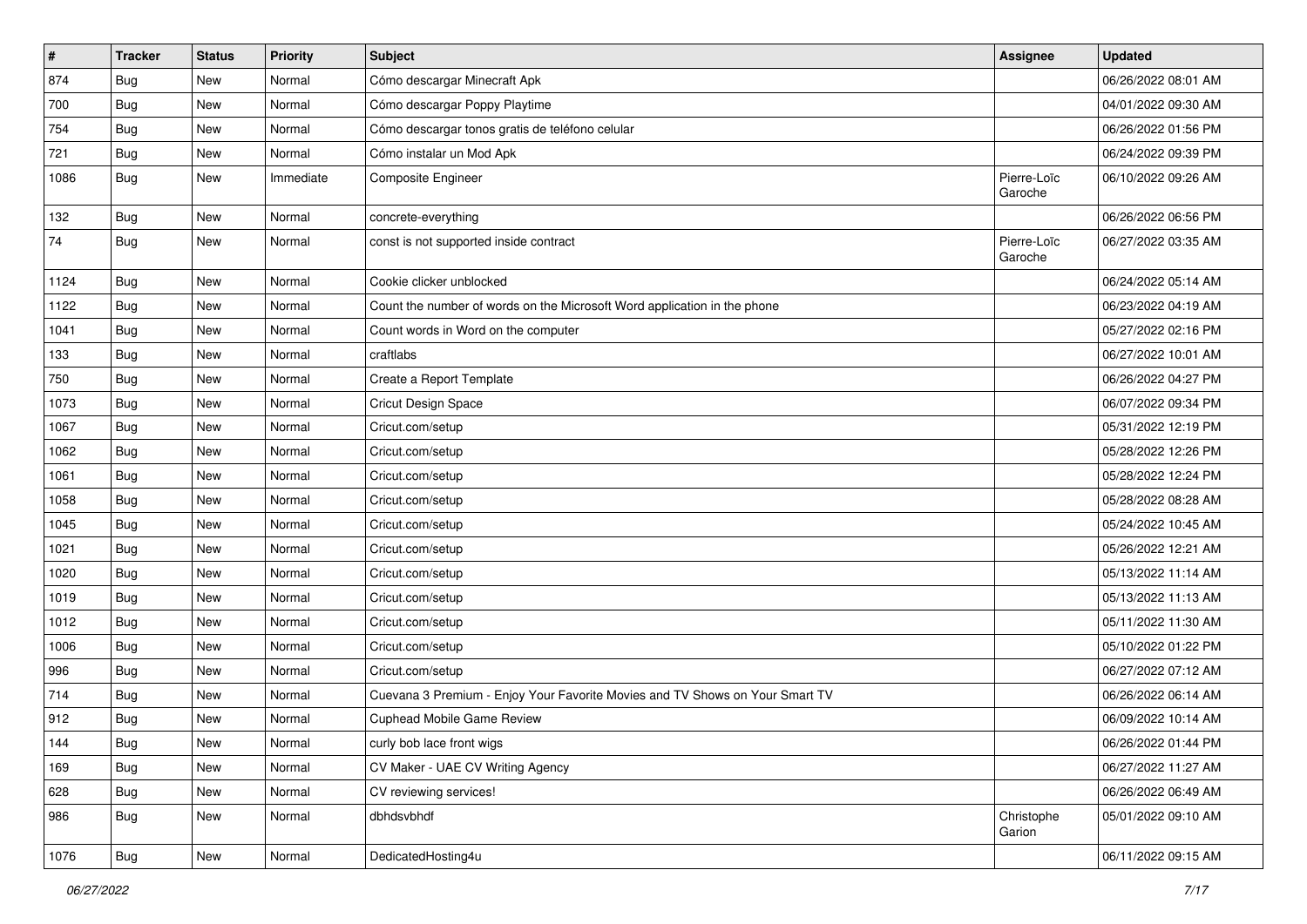| $\vert$ # | <b>Tracker</b> | <b>Status</b> | <b>Priority</b> | <b>Subject</b>                                                          | <b>Assignee</b>        | <b>Updated</b>      |
|-----------|----------------|---------------|-----------------|-------------------------------------------------------------------------|------------------------|---------------------|
| 592       | <b>Bug</b>     | New           | Normal          | Deezer Premium APK - Baixe músicas de qualquer lugar do mundo de graça  |                        | 06/26/2022 02:55 PM |
| 978       | <b>Bug</b>     | New           | Normal          | Delamore Lodge is a place to stay.                                      |                        | 06/27/2022 04:57 AM |
| 1051      | Bug            | New           | Normal          | Dental Supplies USA                                                     |                        | 06/11/2022 09:20 PM |
| 161       | <b>Bug</b>     | New           | Normal          | dfdrtyuio                                                               |                        | 06/26/2022 01:46 AM |
| 166       | Bug            | New           | Normal          | dfgbd                                                                   |                        | 04/01/2022 07:57 AM |
| 165       | <b>Bug</b>     | New           | Normal          | dfgbd                                                                   |                        | 04/01/2022 07:57 AM |
| 164       | Bug            | New           | Normal          | dfgbd                                                                   |                        | 06/27/2022 10:23 AM |
| 128       | Bug            | New           | Normal          | dfgbd                                                                   |                        | 06/26/2022 05:07 AM |
| 150       | <b>Bug</b>     | New           | Normal          | dfgh                                                                    |                        | 06/26/2022 11:41 AM |
| 158       | Bug            | <b>New</b>    | Normal          | dfghj zcvgh                                                             |                        | 06/27/2022 07:28 AM |
| 149       | Bug            | New           | Normal          | dftgy                                                                   |                        | 06/27/2022 01:11 AM |
| 724       | Bug            | New           | Normal          | Dial Chime Customer support number for a quick response                 |                        | 06/25/2022 10:58 AM |
| 684       | Bug            | New           | Normal          | Difference between paper map and online map                             |                        | 06/27/2022 12:34 AM |
| 717       | Bug            | New           | Normal          | Disney Plus Apk - Watch Movies and TV Shows on Your Device              |                        | 06/26/2022 04:56 AM |
| 315       | Bug            | New           | Normal          | Dissertation help UK                                                    |                        | 06/27/2022 05:29 AM |
| 1074      | Bug            | New           | Normal          | Dissertation writing help at economical rates!                          | Christophe<br>Garion   | 06/06/2022 04:48 PM |
| 539       | Bug            | New           | Normal          | Do you want to know how to activate cash card through phone number?     |                        | 04/01/2022 09:25 AM |
| 516       | <b>Bug</b>     | New           | Normal          | Does Cash App Help To Get Cash App Refund Without Any Interruption?     |                        | 06/24/2022 01:56 PM |
| 833       | Bug            | New           | Normal          | Does Direct Deposit Hit Chime- seek Chime Customer Service              |                        | 04/01/2022 08:59 AM |
| 682       | Bug            | New           | Normal          | Does Facebook customer service live chat allow to speak with someone?   |                        | 06/26/2022 07:17 AM |
| 676       | Bug            | <b>New</b>    | Normal          | Does Facebook customer service live chat allow to speak with someone?   |                        | 04/01/2022 09:39 AM |
| 822       | Bug            | New           | Normal          | Dowload Your Boyfriend Game                                             |                        | 06/27/2022 09:48 AM |
| 876       | <b>Bug</b>     | New           | Normal          | Download Full-Size Profile Pictures of Your Favorite Users With InstaDP |                        | 04/01/2022 09:12 AM |
| 1034      | Bug            | New           | Normal          | Download Teaching Feeling For Android                                   |                        | 05/20/2022 09:25 AM |
| 734       | Bug            | New           | Normal          | DR. STRANGE: Multiverse of Scheduling Madness!                          |                        | 04/01/2022 09:33 AM |
| 795       | <b>Bug</b>     | New           | Normal          | Drift Boss - Exciting Race                                              |                        | 06/26/2022 06:32 PM |
| 1003      | <b>Bug</b>     | New           | Normal          | Drift F1 is a drifting car game inspired by F1's tracks.                | Pierre-Loïc<br>Garoche | 05/10/2022 10:52 AM |
| 727       | Bug            | New           | Normal          | Drive for speed simulator mod apk                                       | Pierre-Loïc<br>Garoche | 06/27/2022 06:33 AM |
| 581       | Bug            | New           | Normal          | E-Learning Course Help                                                  |                        | 06/26/2022 10:14 AM |
| 910       | Bug            | New           | Normal          | Each content looks unisize or not formated                              |                        | 04/06/2022 11:21 AM |
| 347       | Bug            | New           | Normal          | Eco/Green Cleaning Services in Chesapeake VA                            |                        | 06/27/2022 09:35 AM |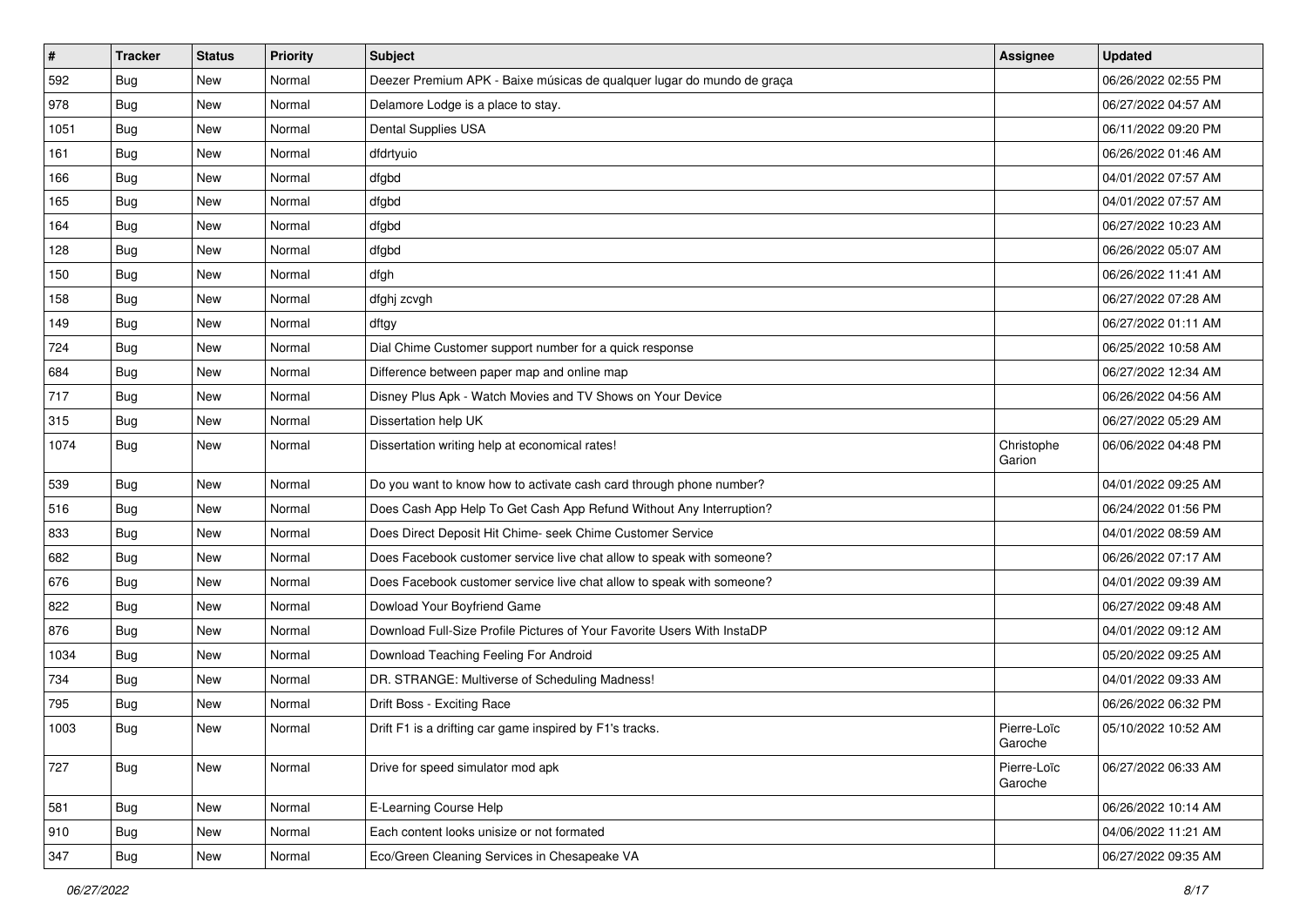| $\vert$ # | <b>Tracker</b> | <b>Status</b> | <b>Priority</b> | Subject                                                                                                                                                                                                                                                               | <b>Assignee</b>        | <b>Updated</b>      |
|-----------|----------------|---------------|-----------------|-----------------------------------------------------------------------------------------------------------------------------------------------------------------------------------------------------------------------------------------------------------------------|------------------------|---------------------|
| 332       | Bug            | New           | Normal          | Eco/Green Cleaning Services in Norfolk VA                                                                                                                                                                                                                             |                        | 04/01/2022 07:25 AM |
| 317       | Bug            | <b>New</b>    | Normal          | Eco/Green Cleaning Services in Virginia Beach VA                                                                                                                                                                                                                      |                        | 06/27/2022 07:03 AM |
| 949       | <b>Bug</b>     | New           | Normal          | <b>Educational Games</b>                                                                                                                                                                                                                                              |                        | 06/15/2022 09:11 PM |
| 708       | Bug            | New           | Normal          | Efficient ways to proceed with the cash app dispute process?                                                                                                                                                                                                          |                        | 06/26/2022 12:08 AM |
| 655       | Bug            | <b>New</b>    | Normal          | <b>Eggplant Health Benefits</b>                                                                                                                                                                                                                                       |                        | 06/26/2022 07:21 PM |
| 593       | Bug            | New           | Normal          | Eiffel Spark Ultimate C2 SN series is a fully synthetic range of advanced performance engine oils blended in high<br>performance fully synthetic (PAO - polyalphaolefin) basestocks fortified with advanced technology additive<br>system, specifically formulated to |                        | 06/27/2022 03:28 AM |
| 1092      | Bug            | <b>New</b>    | Normal          | Ellison Estate Vineyard                                                                                                                                                                                                                                               |                        | 06/20/2022 12:03 PM |
| 351       | Bug            | <b>New</b>    | Normal          | Emergency Cleaning Services in Chesapeake VA                                                                                                                                                                                                                          |                        | 04/01/2022 07:14 AM |
| 350       | Bug            | New           | Normal          | Emergency Cleaning Services in Chesapeake VA                                                                                                                                                                                                                          |                        | 04/01/2022 07:14 AM |
| 335       | Bug            | New           | Normal          | Emergency Cleaning Services in Norfolk VA                                                                                                                                                                                                                             |                        | 04/01/2022 07:24 AM |
| 320       | Bug            | New           | Normal          | Emergency Cleaning Services in Virginia Beach VA                                                                                                                                                                                                                      |                        | 04/01/2022 07:27 AM |
| 561       | <b>Bug</b>     | New           | Normal          | Enjoy the Full YouTube Premium Experience With YouTube Premium Membership                                                                                                                                                                                             |                        | 06/27/2022 02:37 AM |
| 1117      | Bug            | New           | Normal          | Equal Words - Word search game for PC and Windows Phone                                                                                                                                                                                                               |                        | 06/27/2022 02:12 AM |
| 692       | Bug            | New           | Normal          | Esports 888b                                                                                                                                                                                                                                                          |                        | 06/12/2022 10:04 AM |
| 75        | Bug            | <b>New</b>    | Normal          | exception File "checks/algebraicLoop.ml", line 368, characters 16-22: Assertion failed                                                                                                                                                                                |                        | 06/27/2022 11:09 AM |
| 573       | Bug            | <b>New</b>    | Normal          | Experimente lo mejor en la aplicación Apk de juegos gratis                                                                                                                                                                                                            |                        | 06/26/2022 02:11 PM |
| 92        | <b>Bug</b>     | New           | High            | expression should have been normalized in EMF backend                                                                                                                                                                                                                 | Pierre-Loïc<br>Garoche | 06/27/2022 07:59 AM |
| 135       | Bug            | <b>New</b>    | Normal          | factspress                                                                                                                                                                                                                                                            |                        | 04/01/2022 07:52 AM |
| 258       | Bug            | New           | Normal          | Fake Nike Dunk High AMBUSH Deep Royal                                                                                                                                                                                                                                 |                        | 06/27/2022 11:39 AM |
| 497       | <b>Bug</b>     | New           | Normal          | Fake Nike Dunk Low Off-White Lot 50                                                                                                                                                                                                                                   |                        | 06/27/2022 08:33 AM |
| 256       | Bug            | New           | Normal          | <b>Fake Travis Scott Shoes</b>                                                                                                                                                                                                                                        |                        | 04/01/2022 08:12 AM |
| 977       | <b>Bug</b>     | New           | Normal          | Fans of the Old Country will like this book.                                                                                                                                                                                                                          |                        | 06/26/2022 05:54 AM |
| 268       | Bug            | New           | Normal          | Fashionj                                                                                                                                                                                                                                                              |                        | 04/01/2022 08:20 AM |
| 154       | Bug            | New           | Normal          | fdgyyrut gyrtrw                                                                                                                                                                                                                                                       |                        | 06/27/2022 01:21 AM |
| 915       | Bug            | New           | Normal          | Finance dissertation writing                                                                                                                                                                                                                                          |                        | 04/07/2022 09:22 AM |
| 1091      | Bug            | New           | Normal          | Find family fun indoors and outdoors in the Jungfrau Region                                                                                                                                                                                                           |                        | 06/14/2022 09:33 AM |
| 985       | Bug            | New           | Normal          | Find out the vitality of Facebook Phone Number:                                                                                                                                                                                                                       |                        | 06/27/2022 05:39 AM |
| 316       | Bug            | New           | Normal          | Finden Sie den besten Klingelton für Ihr Telefon                                                                                                                                                                                                                      |                        | 06/24/2022 10:28 PM |
| 983       | <b>Bug</b>     | New           | Normal          | Finding issue in tekken 3 game?                                                                                                                                                                                                                                       |                        | 05/28/2022 02:34 PM |
| 982       | Bug            | New           | Normal          | Five sites that let you download free scenarios for your iPhone                                                                                                                                                                                                       |                        | 05/07/2022 09:34 PM |
| 213       | <b>Bug</b>     | New           | Normal          | fix HP Notebook Missing Operating System Error Message                                                                                                                                                                                                                |                        | 04/01/2022 08:53 AM |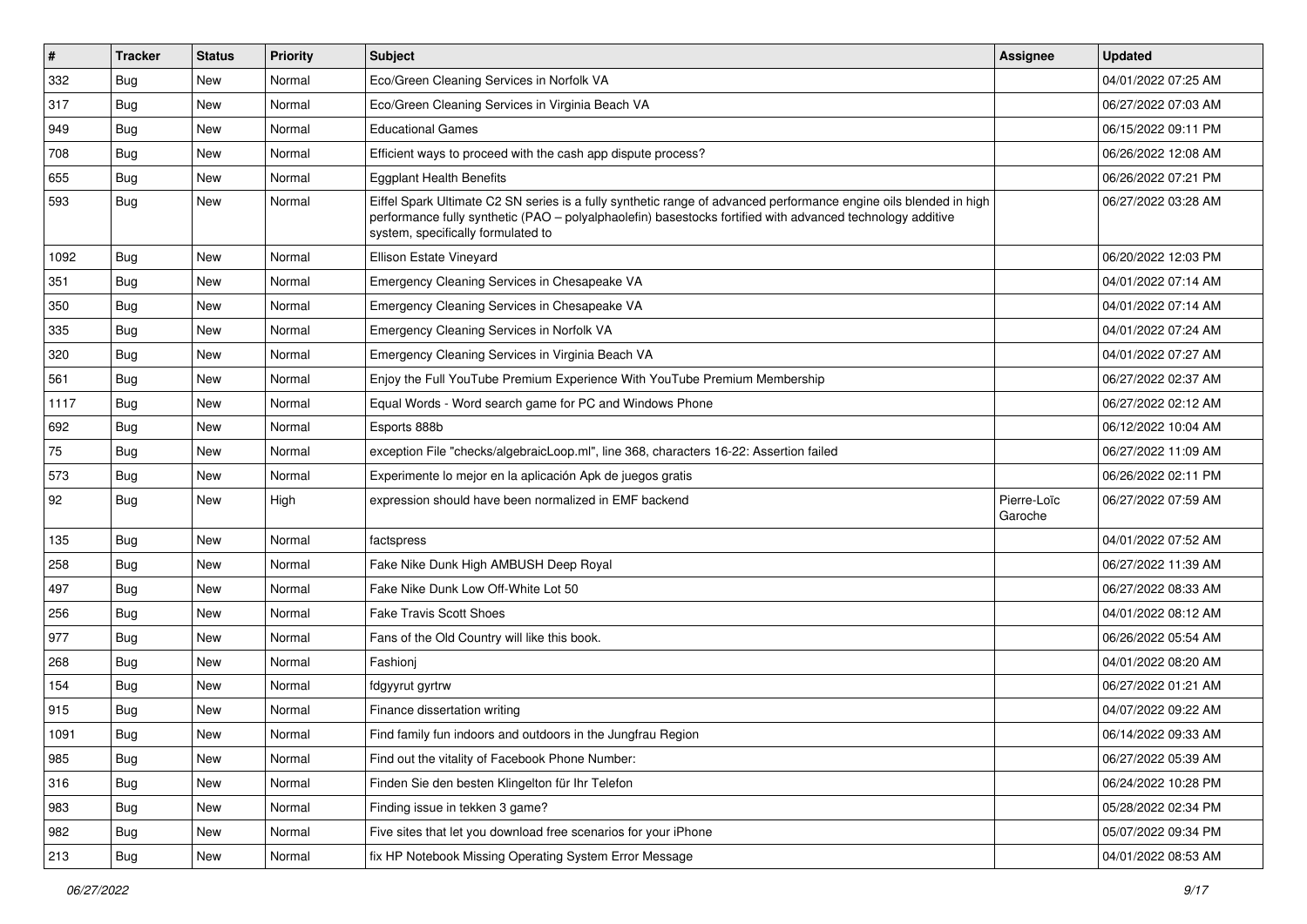| $\vert$ # | <b>Tracker</b> | <b>Status</b> | Priority | <b>Subject</b>                                               | <b>Assignee</b> | <b>Updated</b>      |
|-----------|----------------|---------------|----------|--------------------------------------------------------------|-----------------|---------------------|
| 475       | <b>Bug</b>     | New           | Normal   | Floor Cleaning Arlington MA                                  |                 | 06/26/2022 07:33 AM |
| 411       | Bug            | New           | Normal   | Floor Cleaning Boston MA                                     |                 | 04/01/2022 07:47 AM |
| 427       | Bug            | New           | Normal   | Floor Cleaning Brookline MA                                  |                 | 04/01/2022 07:46 AM |
| 460       | <b>Bug</b>     | New           | Normal   | Floor Cleaning Medford MA                                    |                 | 06/26/2022 08:00 PM |
| 436       | Bug            | New           | Normal   | Floor Cleaning Newton MA                                     |                 | 04/01/2022 07:50 AM |
| 452       | <b>Bug</b>     | New           | Normal   | Floor Cleaning Quincy MA                                     |                 | 04/01/2022 07:48 AM |
| 419       | <b>Bug</b>     | New           | Normal   | Floor Cleaning Somerville MA                                 |                 | 04/01/2022 07:46 AM |
| 444       | <b>Bug</b>     | New           | Normal   | Floor Cleaning Watertown MA                                  |                 | 04/01/2022 07:49 AM |
| 468       | <b>Bug</b>     | New           | Normal   | Floor Cleaning Westchester MA                                |                 | 06/27/2022 02:41 AM |
| 473       | Bug            | New           | Normal   | Floor Stripping Arlington MA                                 |                 | 06/26/2022 11:10 AM |
| 409       | Bug            | New           | Normal   | Floor Stripping Boston MA                                    |                 | 04/01/2022 07:47 AM |
| 425       | Bug            | New           | Normal   | Floor Stripping Brookline MA                                 |                 | 04/01/2022 07:45 AM |
| 458       | <b>Bug</b>     | New           | Normal   | Floor Stripping Medford MA                                   |                 | 04/01/2022 07:32 AM |
| 434       | <b>Bug</b>     | New           | Normal   | Floor Stripping Newton MA                                    |                 | 04/01/2022 07:50 AM |
| 450       | <b>Bug</b>     | New           | Normal   | Floor Stripping Quincy MA                                    |                 | 06/25/2022 08:06 PM |
| 417       | <b>Bug</b>     | New           | Normal   | Floor Stripping Somerville MA                                |                 | 04/01/2022 07:46 AM |
| 442       | <b>Bug</b>     | New           | Normal   | Floor Stripping Watertown MA                                 |                 | 04/01/2022 07:49 AM |
| 466       | Bug            | New           | Normal   | Floor Stripping Westchester MA                               |                 | 06/26/2022 11:57 AM |
| 474       | Bug            | New           | Normal   | Floor Waxing Arlington MA                                    |                 | 06/27/2022 03:03 AM |
| 410       | <b>Bug</b>     | New           | Normal   | Floor Waxing Boston MA                                       |                 | 04/01/2022 07:47 AM |
| 426       | <b>Bug</b>     | New           | Normal   | Floor Waxing Brookline MA                                    |                 | 04/01/2022 07:49 AM |
| 459       | <b>Bug</b>     | New           | Normal   | Floor Waxing Medford MA                                      |                 | 04/01/2022 07:32 AM |
| 435       | Bug            | <b>New</b>    | Normal   | Floor Waxing Newton MA                                       |                 | 04/01/2022 07:50 AM |
| 451       | <b>Bug</b>     | New           | Normal   | Floor Waxing Quincy MA                                       |                 | 04/01/2022 07:48 AM |
| 418       | Bug            | New           | Normal   | Floor Waxing Somerville MA                                   |                 | 04/01/2022 07:46 AM |
| 443       | <b>Bug</b>     | <b>New</b>    | Normal   | Floor Waxing Watertown MA                                    |                 | 04/01/2022 07:51 AM |
| 467       | <b>Bug</b>     | New           | Normal   | Floor Waxing Westchester MA                                  |                 | 04/01/2022 07:31 AM |
| 253       | i Bug          | New           | Normal   | Florence Lawrence                                            |                 | 06/27/2022 12:18 PM |
| 232       | Bug            | New           | Normal   | FM whatsapp messaging app.                                   |                 | 06/27/2022 10:04 AM |
| 956       | Bug            | New           | Normal   | FNF Free Mods Online                                         |                 | 06/25/2022 09:59 PM |
| 774       | Bug            | New           | Normal   | Follow proper initiatives                                    |                 | 06/26/2022 10:40 PM |
| 765       | <b>Bug</b>     | New           | Normal   | Follow proper initiatives to check my cash app               |                 | 06/25/2022 10:08 AM |
| 590       | <b>Bug</b>     | New           | Normal   | Follow proper initiatives to check my cash app card balance: |                 | 06/27/2022 09:57 AM |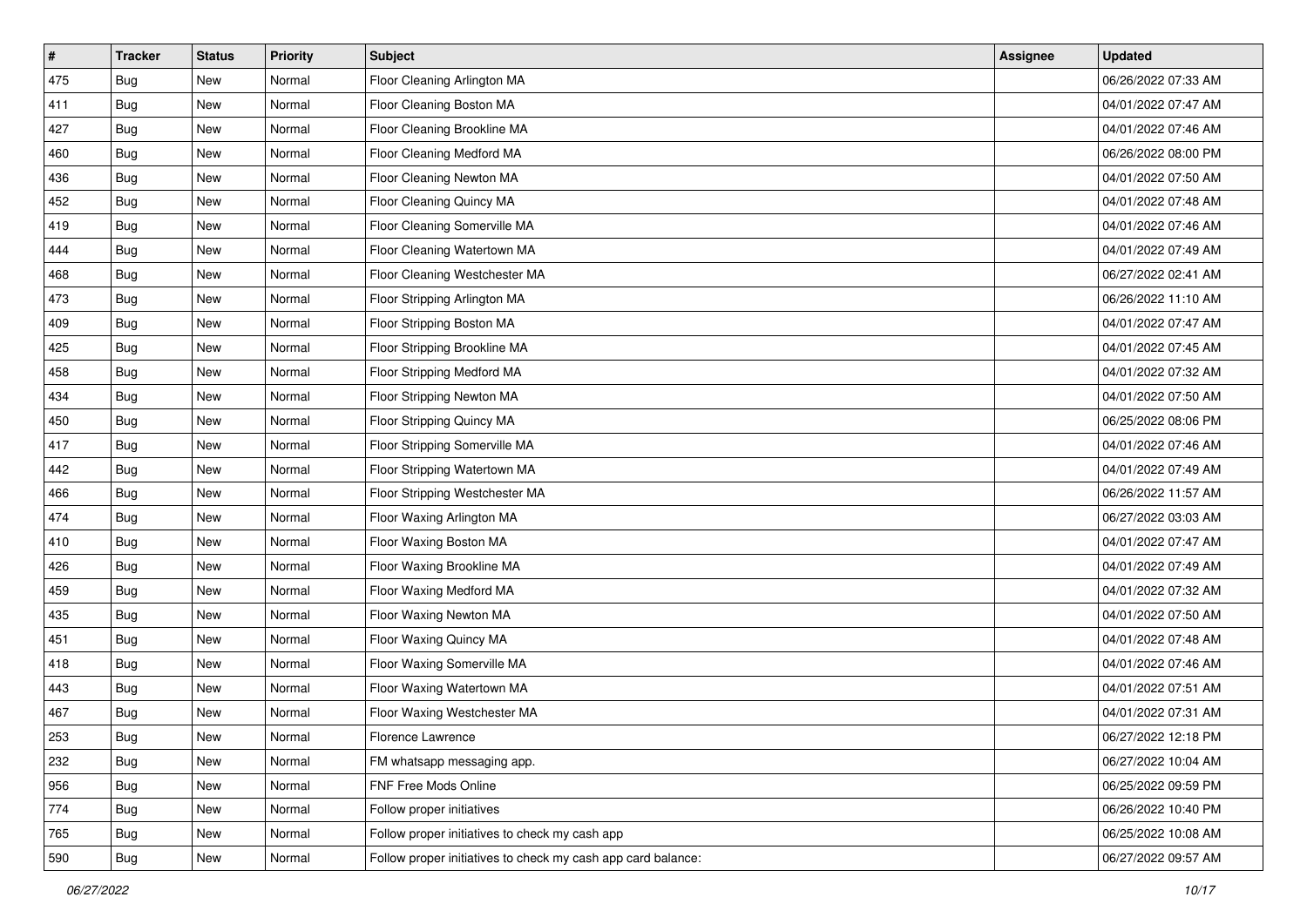| $\vert$ # | <b>Tracker</b> | <b>Status</b> | <b>Priority</b> | <b>Subject</b>                                                                   | <b>Assignee</b> | <b>Updated</b>      |
|-----------|----------------|---------------|-----------------|----------------------------------------------------------------------------------|-----------------|---------------------|
| 577       | <b>Bug</b>     | New           | Normal          | Follow these easy steps to make Admiral Casino Login                             |                 | 06/27/2022 06:34 AM |
| 703       | <b>Bug</b>     | <b>New</b>    | Normal          | For real-time help, dial Facebook customer service number                        |                 | 06/27/2022 12:08 PM |
| 157       | Bug            | New           | Normal          | Forget cash app pin                                                              |                 | 06/27/2022 08:18 AM |
| 515       | Bug            | New           | Normal          | Fragment Nike Dunk High Tokyo Fake                                               |                 | 06/27/2022 08:24 AM |
| 979       | Bug            | New           | Normal          | Free Gas Cards for the Unemployed                                                |                 | 06/25/2022 09:02 PM |
| 980       | Bug            | New           | Normal          | Free Gas Cards for the Unemployed                                                |                 | 04/28/2022 06:25 AM |
| 219       | Bug            | New           | Normal          | Free Ringtones for Cell Phones.                                                  |                 | 06/27/2022 12:33 PM |
| 781       | <b>Bug</b>     | New           | Normal          | Free Whatsapp Group to Join                                                      |                 | 06/25/2022 01:25 AM |
| 923       | <b>Bug</b>     | New           | Normal          | frenchies for sale                                                               |                 | 04/11/2022 02:35 PM |
| 957       | Bug            | <b>New</b>    | Normal          | From Where I Can Get Cheap Writing Services?                                     |                 | 04/20/2022 05:06 AM |
| 789       | <b>Bug</b>     | New           | Normal          | Full version                                                                     |                 | 06/27/2022 02:01 AM |
| 393       | Bug            | New           | Normal          | Furniture Assembly Services in Annapolis MD                                      |                 | 04/01/2022 07:16 AM |
| 369       | <b>Bug</b>     | New           | Normal          | Furniture Assembly Services in Arlington County VA                               |                 | 04/01/2022 07:12 AM |
| 357       | <b>Bug</b>     | New           | Normal          | Furniture Assembly Services in Baltimore MD                                      |                 | 04/01/2022 07:12 AM |
| 375       | <b>Bug</b>     | New           | Normal          | Furniture Assembly Services in Fairfax VA                                        |                 | 04/01/2022 07:18 AM |
| 405       | <b>Bug</b>     | New           | Normal          | Furniture Assembly Services in Gaithersburg MD                                   |                 | 04/01/2022 07:47 AM |
| 381       | Bug            | New           | Normal          | Furniture Assembly Services in McLean VA                                         |                 | 04/01/2022 07:17 AM |
| 399       | <b>Bug</b>     | New           | Normal          | Furniture Assembly Services in Potomac MD                                        |                 | 04/01/2022 07:15 AM |
| 387       | <b>Bug</b>     | New           | Normal          | Furniture Assembly Services in Sterling VA                                       |                 | 04/01/2022 07:18 AM |
| 363       | <b>Bug</b>     | New           | Normal          | Furniture Assembly Services in Washington DC                                     |                 | 04/01/2022 07:13 AM |
| 849       | <b>Bug</b>     | New           | Normal          | FutEmax App Apk - Watch Soccer, Fantasy Football, And More On Your Mobile Device |                 | 04/01/2022 09:04 AM |
| 1053      | <b>Bug</b>     | New           | Normal          | Game Geometry Dash                                                               |                 | 05/26/2022 11:30 AM |
| 1118      | Bug            | New           | Normal          | Gameplay Minecraft                                                               |                 | 06/27/2022 10:33 AM |
| 412       | <b>Bug</b>     | New           | Normal          | Germs Removal Boston MA                                                          |                 | 04/01/2022 07:47 AM |
| 429       | <b>Bug</b>     | New           | Normal          | Germs Removal Brookline MA                                                       |                 | 04/01/2022 07:51 AM |
| 428       | Bug            | New           | Normal          | Germs Removal Brookline MA                                                       |                 | 04/01/2022 07:47 AM |
| 461       | <b>Bug</b>     | New           | Normal          | Germs Removal Medford MA                                                         |                 | 06/27/2022 12:21 PM |
| 437       | <b>Bug</b>     | New           | Normal          | Germs Removal Newton MA                                                          |                 | 04/01/2022 07:50 AM |
| 453       | Bug            | New           | Normal          | Germs Removal Quincy MA                                                          |                 | 04/01/2022 07:48 AM |
| 420       | Bug            | New           | Normal          | Germs Removal Somerville MA                                                      |                 | 04/01/2022 07:46 AM |
| 445       | <b>Bug</b>     | New           | Normal          | Germs Removal Watertown MA                                                       |                 | 04/01/2022 07:49 AM |
| 469       | Bug            | New           | Normal          | Germs Removal Westchester MA                                                     |                 | 06/26/2022 05:31 PM |
| 641       | Bug            | New           | Normal          | Get Best Economics Dissertation Writing Service                                  |                 | 06/25/2022 10:04 AM |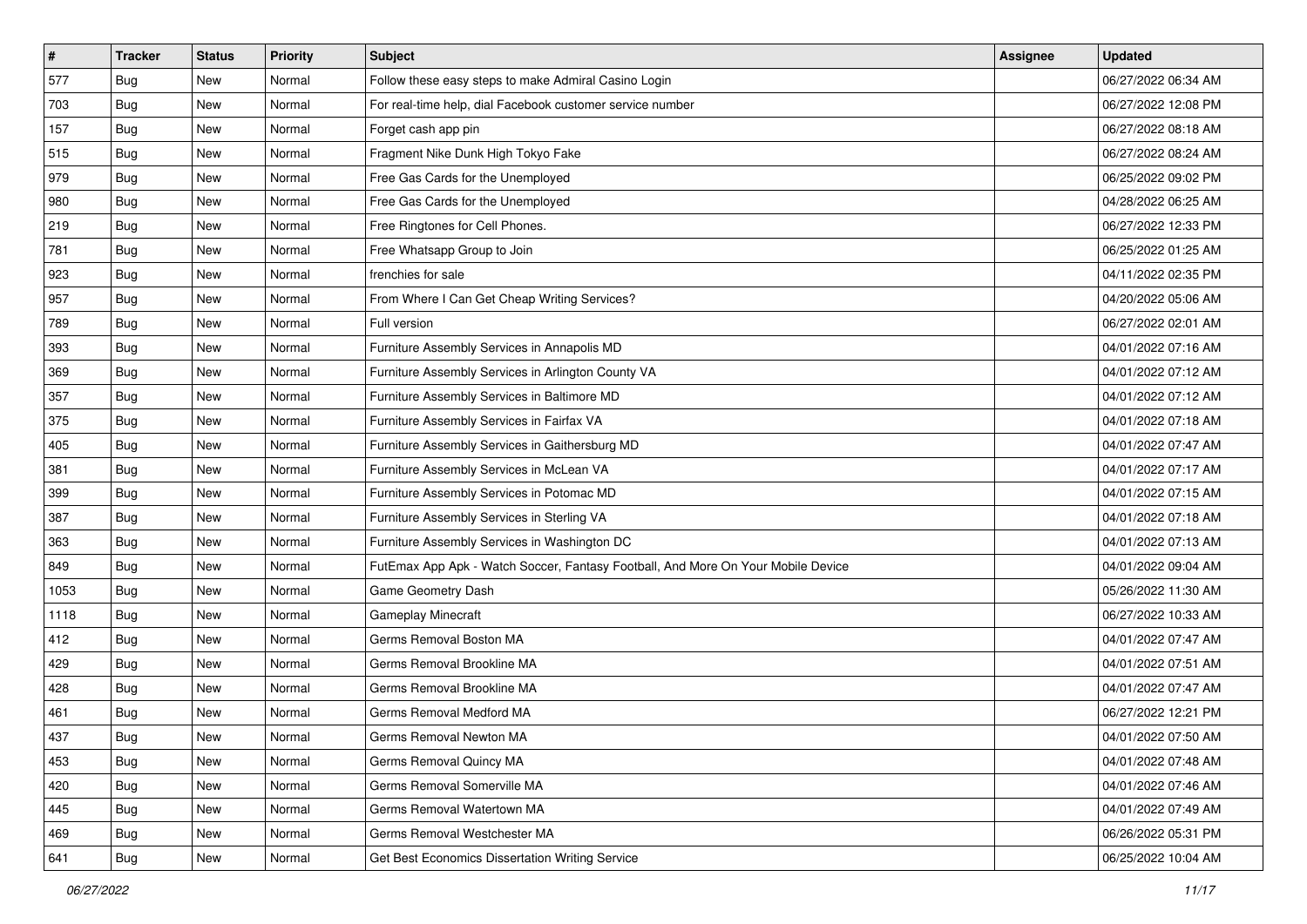| $\vert$ # | <b>Tracker</b> | <b>Status</b> | <b>Priority</b> | <b>Subject</b>                                                                                                                                                                                                                                    | <b>Assignee</b>        | <b>Updated</b>      |
|-----------|----------------|---------------|-----------------|---------------------------------------------------------------------------------------------------------------------------------------------------------------------------------------------------------------------------------------------------|------------------------|---------------------|
| 489       | <b>Bug</b>     | New           | Normal          | Get cash app refund instantly if sent to the wrong person                                                                                                                                                                                         |                        | 06/27/2022 09:12 AM |
| 959       | Bug            | <b>New</b>    | Normal          | Get connected with cash app team-How to get money off cash app at walmart without card                                                                                                                                                            |                        | 06/27/2022 08:52 AM |
| 732       | Bug            | New           | Normal          | Get rectifications steps about why cash app transfer failed                                                                                                                                                                                       |                        | 06/26/2022 03:28 PM |
| 547       | Bug            | New           | Normal          | Get rid of the issue of cash app down by calling experts.                                                                                                                                                                                         |                        | 06/26/2022 10:38 AM |
| 668       | Bug            | <b>New</b>    | Normal          | Get to know Cash App Refund Process here                                                                                                                                                                                                          |                        | 06/27/2022 12:28 PM |
| 535       | Bug            | New           | Normal          | Getting Tangled Problems When You Try To Apply For Cash App Delete Account                                                                                                                                                                        | Christophe<br>Garion   | 06/26/2022 04:51 PM |
| 162       | Bug            | New           | Normal          | gfyuik9                                                                                                                                                                                                                                           | Hamza<br>Bourbouh      | 04/01/2022 08:01 AM |
| 120       | Bug            | <b>New</b>    | Normal          | ghfjtkx                                                                                                                                                                                                                                           | Pierre-Loïc<br>Garoche | 06/26/2022 04:31 PM |
| 965       | Bug            | <b>New</b>    | Normal          | Go with cash app customer service to know where I can load my cash app card                                                                                                                                                                       |                        | 04/22/2022 01:07 PM |
| 118       | Bug            | <b>New</b>    | Normal          | golf                                                                                                                                                                                                                                              | Anonymous              | 06/26/2022 10:39 AM |
| 892       | <b>Bug</b>     | <b>New</b>    | Normal          | Good game                                                                                                                                                                                                                                         |                        | 04/01/2022 09:15 AM |
| 834       | Bug            | <b>New</b>    | Normal          | Grasp the secret to relieve stress and fatigue                                                                                                                                                                                                    |                        | 04/01/2022 08:57 AM |
| 818       | Bug            | <b>New</b>    | Normal          | Have you ever played a basketball game?                                                                                                                                                                                                           | Corentin<br>Lauverjat  | 04/01/2022 08:55 AM |
| 285       | Bug            | <b>New</b>    | Normal          | Have you ever written an essay?                                                                                                                                                                                                                   |                        | 06/26/2022 05:15 PM |
| 137       | Bug            | New           | Normal          | hcbets                                                                                                                                                                                                                                            |                        | 04/01/2022 07:52 AM |
| 492       | <b>Bug</b>     | New           | Normal          | HD Streamz MOD APK v3.5.5 (Keine Werbung)                                                                                                                                                                                                         |                        | 06/27/2022 11:30 AM |
| 295       | Bug            | <b>New</b>    | Normal          | Headliner Repair Services in Jonesboro GA                                                                                                                                                                                                         |                        | 04/01/2022 07:21 AM |
| 305       | <b>Bug</b>     | New           | Normal          | Headliner Repair Services in Norcross GA                                                                                                                                                                                                          |                        | 04/01/2022 07:19 AM |
| 1088      | Bug            | New           | Normal          | Health And Fitness Tips 2022                                                                                                                                                                                                                      | Pierre-Loïc<br>Garoche | 06/20/2022 06:42 AM |
| 182       | Bug            | New           | Normal          | Healthcare Custom Writing Services                                                                                                                                                                                                                |                        | 06/25/2022 12:31 AM |
| 181       | Bug            | <b>New</b>    | Normal          | <b>Healthcare Custom Writing Services</b>                                                                                                                                                                                                         |                        | 06/27/2022 12:06 PM |
| 627       | Bug            | New           | Normal          | <b>HELO</b>                                                                                                                                                                                                                                       |                        | 06/26/2022 06:42 AM |
| 544       | Bug            | New           | Normal          | Hey! I had a very cool idea to order our general picture on canvas for my family as a gift. But couldn't find a good<br>one. Once my friend advised me this article in which I found what I was looking for and gave a cool gift to my<br>family. |                        | 06/27/2022 04:10 AM |
| 187       | Bug            | New           | Normal          | High Quality Replic 350 V2 Carbon                                                                                                                                                                                                                 |                        | 04/01/2022 08:40 AM |
| 508       | Bug            | New           | Normal          | hire a professional dissertation help                                                                                                                                                                                                             |                        | 06/27/2022 09:20 AM |
| 195       | Bug            | New           | Normal          | homoeobazaar                                                                                                                                                                                                                                      |                        | 04/01/2022 08:23 AM |
| 196       | Bug            | New           | Normal          | Homoeobazaar For Homeopathy Medicines                                                                                                                                                                                                             |                        | 06/27/2022 01:58 AM |
| 671       | <b>Bug</b>     | New           | Normal          | Hot games                                                                                                                                                                                                                                         | Pierre-Loïc<br>Garoche | 06/27/2022 07:40 AM |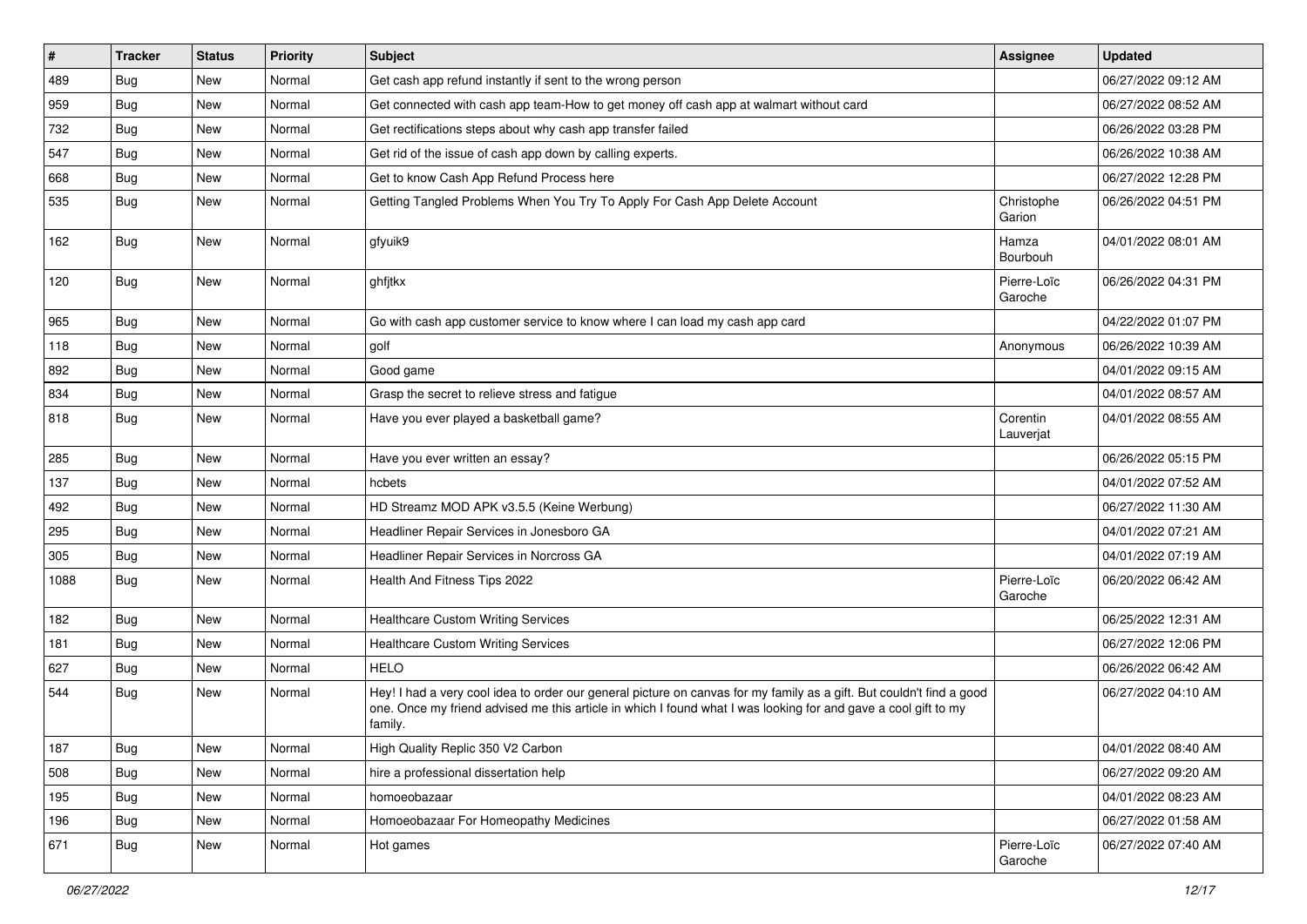| $\sharp$ | <b>Tracker</b> | <b>Status</b> | <b>Priority</b> | <b>Subject</b>                                                                   | <b>Assignee</b>        | <b>Updated</b>      |
|----------|----------------|---------------|-----------------|----------------------------------------------------------------------------------|------------------------|---------------------|
| 274      | <b>Bug</b>     | New           | Normal          | How AI is transforming coupon marketing campaigns?                               | Anonymous              | 04/01/2022 08:19 AM |
| 589      | Bug            | New           | Normal          | How can I get the cash app phone number of customer support?                     |                        | 06/26/2022 01:59 PM |
| 631      | Bug            | New           | Normal          | How Can I Load Cash App Card at Walmart straight away?                           |                        | 06/26/2022 04:07 PM |
| 630      | <b>Bug</b>     | New           | Normal          | How Can I Load Cash App Card at Walmart straight away?                           |                        | 06/26/2022 12:04 AM |
| 629      | Bug            | New           | Normal          | How Can I Load Cash App Card at Walmart straight away?                           |                        | 06/24/2022 07:55 PM |
| 933      | <b>Bug</b>     | New           | Normal          | How Can I Watch Movies on My Mobile Phone                                        |                        | 06/24/2022 12:55 AM |
| 706      | Bug            | New           | Normal          | How Can You Cancel A Cash App Payment Without Any Prior Information?             |                        | 06/26/2022 09:13 AM |
| 501      | Bug            | New           | Normal          | How Do I Annihilate Cash App Transfer Failed Problems Effectively                | Pierre-Loïc<br>Garoche | 06/27/2022 12:36 PM |
| 815      | <b>Bug</b>     | <b>New</b>    | Normal          | how do i call cash app customer service                                          | <b>Xavier Thirioux</b> | 06/26/2022 10:54 PM |
| 971      | Bug            | New           | Normal          | How Do I Check Balance On Cash App Card With Optimum Ease?                       |                        | 04/23/2022 08:43 PM |
| 783      | <b>Bug</b>     | New           | Normal          | How Do I Determine The Reasons And Solutions To Fix Cash App Transfer Failed?    |                        | 06/26/2022 12:30 PM |
| 1106     | Bug            | New           | Normal          | How Do I Get Cash App ++ Without Confronting Any Technical Glitches?             |                        | 06/25/2022 09:53 PM |
| 719      | <b>Bug</b>     | New           | Normal          | How Do I Send \$5000 Through Cash App Account With Ease?                         |                        | 06/26/2022 10:14 PM |
| 758      | <b>Bug</b>     | New           | Normal          | How Do I Study Consistently For Hours?                                           |                        | 06/27/2022 12:49 AM |
| 737      | Bug            | New           | Normal          | How Do I Talk To A Live Person At Facebook If Anything Is Doubtful?              |                        | 04/01/2022 09:20 AM |
| 1087     | <b>Bug</b>     | New           | Normal          | How do new writers start out?                                                    |                        | 06/10/2022 03:25 PM |
| 796      | Bug            | New           | Normal          | How Does Cash App ++ actually work and What is the process of it                 |                        | 06/22/2022 07:03 AM |
| 720      | Bug            | New           | Normal          | How does Cash App Phone Number provide a quick treatment?                        |                        | 06/27/2022 08:02 AM |
| 524      | Bug            | New           | Normal          | How Does Google Account Recovery Work If Your Account Is Hacked?                 |                        | 06/25/2022 07:08 PM |
| 733      | Bug            | <b>New</b>    | Normal          | How does one go about getting a book deal?                                       |                        | 04/01/2022 09:33 AM |
| 928      | Bug            | New           | Normal          | How Does Sutton Bank Cash App Customer Service Help In Answering Your Questions? |                        | 04/12/2022 11:36 AM |
| 215      | Bug            | New           | Normal          | How For Top Level Cell Phone For You                                             |                        | 06/27/2022 12:17 PM |
| 633      | Bug            | New           | Normal          | How i can i solve my issue                                                       |                        | 04/01/2022 09:38 AM |
| 742      | <b>Bug</b>     | New           | Normal          | How Long Does Cash App Support Take To Respond For A Better Support?             |                        | 06/25/2022 11:00 PM |
| 916      | <b>Bug</b>     | New           | Normal          | How long does it take to write a book?                                           |                        | 04/07/2022 12:15 PM |
| 955      | Bug            | New           | Normal          | How Long Does Verification Take On Cash App If You Apply For The Verification?   | Christophe<br>Garion   | 06/25/2022 10:50 PM |
| 571      | Bug            | New           | Normal          | How may the Cash app dispute your trade?                                         | Pierre-Loïc<br>Garoche | 06/26/2022 10:48 PM |
| 738      | Bug            | New           | Normal          | How Much Amount Do I Get Using The Referral Code For Cash App?                   |                        | 04/01/2022 09:03 AM |
| 217      | Bug            | New           | Normal          | How this service matter most?                                                    |                        | 06/26/2022 06:31 AM |
| 1115     | Bug            | New           | Normal          | How to access your saved favorite Tiktok                                         |                        | 06/26/2022 12:01 PM |
| 784      | Bug            | New           | Normal          | How To Add Money On Cash App Card And Check The Funds?                           |                        | 06/26/2022 01:43 PM |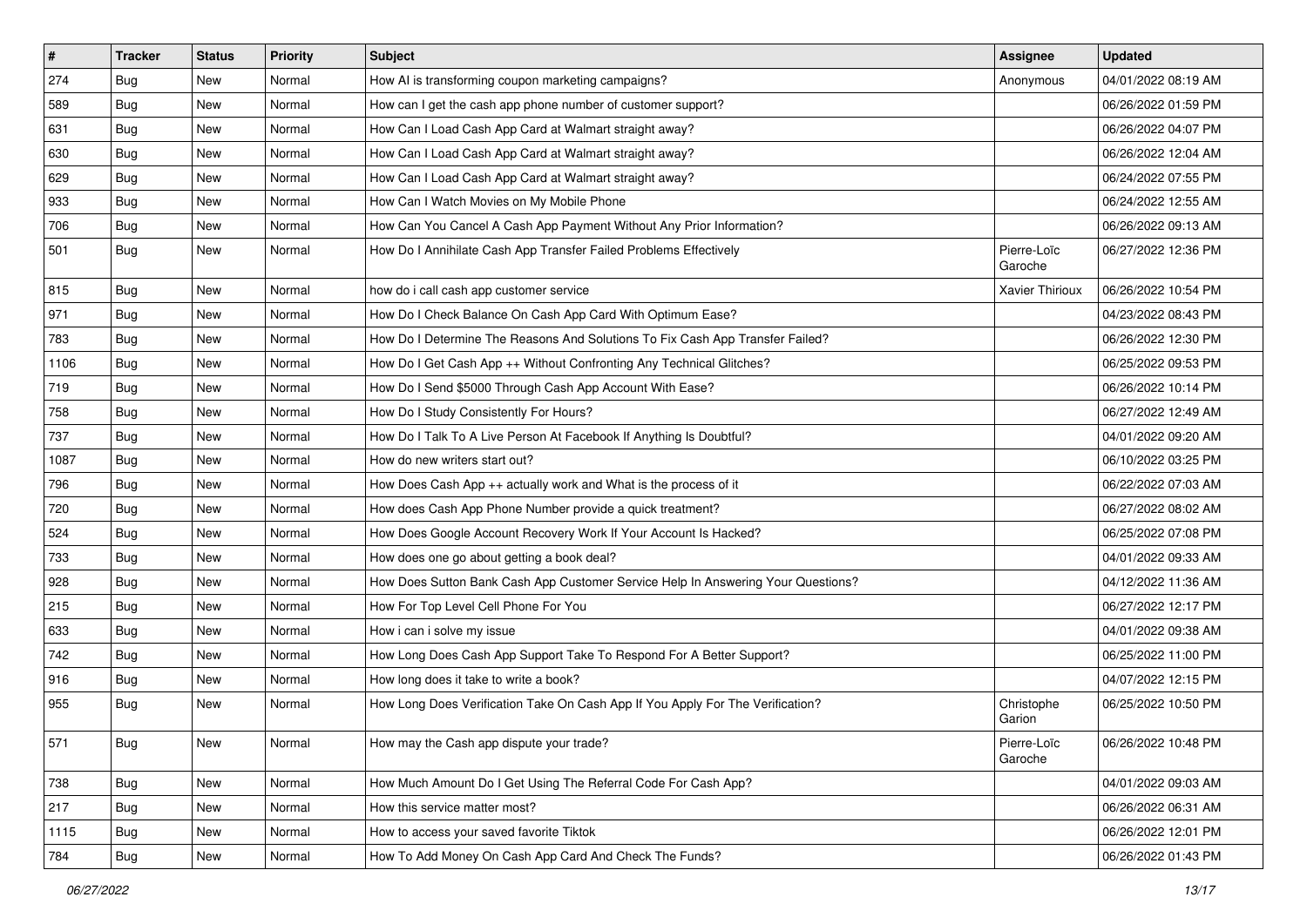| $\vert$ # | <b>Tracker</b> | <b>Status</b> | <b>Priority</b> | Subject                                                                    | <b>Assignee</b>        | <b>Updated</b>      |
|-----------|----------------|---------------|-----------------|----------------------------------------------------------------------------|------------------------|---------------------|
| 762       | Bug            | New           | Normal          | How To Add Money To A Cash App Card If Struggling With Low Amount?         |                        | 06/24/2022 07:48 AM |
| 678       | Bug            | <b>New</b>    | Normal          | How to be a winner in buidnow gg                                           |                        | 06/24/2022 06:57 AM |
| 972       | Bug            | <b>New</b>    | Normal          | How To Borrow Money From The Cash App? Get To Know About The Same          |                        | 04/25/2022 07:30 AM |
| 852       | <b>Bug</b>     | <b>New</b>    | Normal          | How to cancel your French Bee flight within 24 hours?                      |                        | 04/01/2022 09:13 AM |
| 882       | Bug            | <b>New</b>    | Normal          | How to change bank account on cash app?                                    |                        | 04/01/2022 09:16 AM |
| 906       | Bug            | <b>New</b>    | Normal          | How To Change Cash App From Business To Personal Account For Any Reasons?  |                        | 04/04/2022 09:57 AM |
| 1009      | Bug            | <b>New</b>    | Normal          | How to change routing number on Cash App?                                  |                        | 05/11/2022 07:13 AM |
| 1025      | Bug            | <b>New</b>    | Normal          | how to change the logo in wordpress                                        |                        | 06/25/2022 06:20 PM |
| 518       | <b>Bug</b>     | <b>New</b>    | Normal          | How To Check The Balance Of Cash App Account By Taking Cash App Support?   |                        | 06/27/2022 03:46 AM |
| 536       | Bug            | <b>New</b>    | Normal          | How to check the balance on the cash app card                              | Hamza<br>Bourbouh      | 06/27/2022 11:57 AM |
| 1024      | Bug            | New           | Normal          | How to choose the right broker                                             |                        | 06/25/2022 06:23 PM |
| 533       | Bug            | <b>New</b>    | Normal          | How to complete the homework assignments in economics in the easiest way?  |                        | 06/26/2022 10:12 PM |
| 1101      | Bug            | <b>New</b>    | Normal          | How to Delete Cash App History at once?                                    |                        | 06/16/2022 06:49 AM |
| 1064      | Bug            | <b>New</b>    | Normal          | How to delete Cash App history?                                            | Pierre-Loïc<br>Garoche | 06/11/2022 10:29 AM |
| 976       | Bug            | New           | Normal          | How to delete the cash app account history right now?                      | Hamza<br>Bourbouh      | 04/27/2022 09:47 AM |
| 697       | Bug            | New           | Normal          | How to Descargar Pura TV For Android                                       |                        | 06/26/2022 11:36 PM |
| 984       | <b>Bug</b>     | <b>New</b>    | Normal          | How to disable, permanently delete Twitter account on phone, PC            |                        | 06/26/2022 08:28 AM |
| 826       | Bug            | <b>New</b>    | Normal          | How to Dowload MXL TV Premium                                              |                        | 05/26/2022 03:34 PM |
| 966       | Bug            | <b>New</b>    | Normal          | How to Download the Filmes                                                 |                        | 06/27/2022 03:25 AM |
| 591       | Bug            | <b>New</b>    | Normal          | How To Find Facebook Modifications For Your Spotify Premium Apk?           |                        | 06/27/2022 08:41 AM |
| 1038      | Bug            | <b>New</b>    | Normal          | How to Fix Canon Printer Offline ISsue                                     | Pierre-Loïc<br>Garoche | 05/27/2022 05:25 AM |
| 541       | Bug            | <b>New</b>    | Normal          | How to fix the cash app payment failed errors?                             |                        | 06/27/2022 05:52 AM |
| 574       | Bug            | <b>New</b>    | Normal          | How to fix the Epson printer offline issue due to a wired connection?      |                        | 06/26/2022 11:19 AM |
| 1069      | Bug            | <b>New</b>    | Normal          | how to get cash app support phone number 24*7 available                    |                        | 06/21/2022 08:36 PM |
| 1079      | Bug            | <b>New</b>    | Normal          | How to get cheap psychology assignment?                                    |                        | 06/15/2022 06:00 AM |
| 1014      | <b>Bug</b>     | New           | Normal          | how to get chime routing and account number ? chime routing number florida |                        | 05/11/2022 12:42 PM |
| 694       | Bug            | New           | Normal          | How to Get Guidance On How To Cash App Withdrawal Limit?                   | Christophe<br>Garion   | 06/27/2022 04:58 AM |
| 785       | Bug            | New           | Normal          | How To Get Money Off Cash App Without Card Or With A Card?                 |                        | 06/27/2022 08:28 AM |
| 1039      | Bug            | New           | Normal          | How to Get Tickmill Bonuses for Free                                       |                        | 05/26/2022 05:43 PM |
| 565       | Bug            | New           | Normal          | How To Install RepelisPlus On Your Android Phone?                          |                        | 06/27/2022 06:54 AM |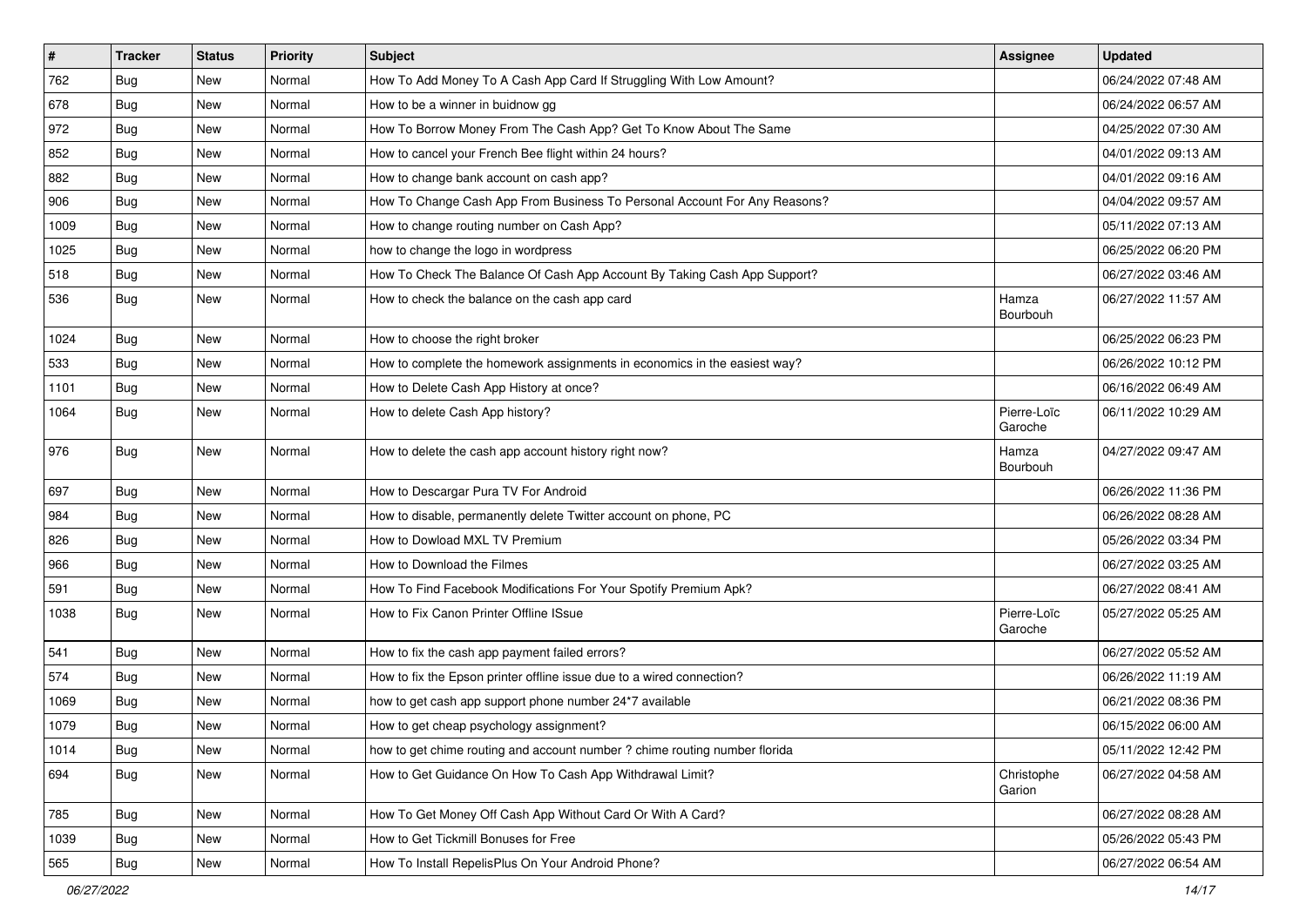| $\pmb{\#}$ | <b>Tracker</b> | <b>Status</b> | Priority | <b>Subject</b>                                                                               | <b>Assignee</b>        | <b>Updated</b>      |
|------------|----------------|---------------|----------|----------------------------------------------------------------------------------------------|------------------------|---------------------|
| 564        | Bug            | New           | Normal   | How To Install RepelisPlus On Your Android Phone?                                            |                        | 06/27/2022 12:23 PM |
| 885        | Bug            | <b>New</b>    | Normal   | How to Install the Tele Latino App For Android                                               |                        | 03/28/2022 04:10 AM |
| 696        | Bug            | New           | Normal   | How to Install the TuMangaOnline App                                                         |                        | 06/27/2022 02:49 AM |
| 747        | Bug            | New           | Normal   | How to Install Tyflex Plus on Your Android Device                                            |                        | 06/26/2022 08:16 AM |
| 709        | Bug            | New           | Normal   | How To Load Cash App Card At Walmart Without Having To Face Any Hassle?                      |                        | 06/27/2022 10:30 AM |
| 763        | Bug            | New           | High     | How to Make a Ringtone on Your iPhone                                                        |                        | 06/27/2022 06:21 AM |
| 1032       | Bug            | New           | Normal   | How To Play The Wordle Game                                                                  |                        | 05/17/2022 10:37 AM |
| 1035       | Bug            | New           | Normal   | how to relieve spam score                                                                    | Pierre-Loïc<br>Garoche | 05/18/2022 11:39 AM |
| 854        | Bug            | New           | Normal   | How To Resolve Password Problems Through Facebook Customer Service?                          |                        | 04/09/2022 06:11 PM |
| 1042       | Bug            | New           | Normal   | How to set up direct deposit on cash app?                                                    |                        | 05/25/2022 01:17 PM |
| 267        | Bug            | New           | Normal   | How To Use Internet Radio Services To Listen To Your Favorite Songs                          |                        | 06/27/2022 04:05 AM |
| 1080       | Bug            | New           | Normal   | How to use Math Wallet   Nexo wallet   CoinTiger Exchange                                    |                        | 06/15/2022 11:56 AM |
| 1060       | Bug            | New           | Normal   | How to Use Panda Helper to Speed Up Your iOS                                                 |                        | 05/28/2022 09:12 AM |
| 689        | Bug            | <b>New</b>    | Normal   | How to use twitch.tv/activate?                                                               |                        | 06/27/2022 05:44 AM |
| 688        | Bug            | New           | Normal   | How to use twitch.tv/activate?                                                               |                        | 06/24/2022 04:16 AM |
| 687        | <b>Bug</b>     | New           | Normal   | How to use twitch.tv/activate?                                                               |                        | 06/27/2022 12:34 PM |
| 117        | Bug            | <b>New</b>    | Normal   | How to Watch Cowboys vs Cardinals Game Live Stream FREE TV                                   |                        | 04/01/2022 08:08 AM |
| 238        | <b>Bug</b>     | New           | Low      | HP Printer Assistant Software   Download & Install HP Assistant                              |                        | 04/01/2022 08:16 AM |
| 236        | Bug            | New           | Normal   | HP Printer Assistant Software   Download & Install HP Assistant                              |                        | 04/01/2022 08:16 AM |
| 235        | Bug            | New           | Low      | HP Printer Assistant Software   Download & Install HP Assistant                              |                        | 06/27/2022 10:48 AM |
| 486        | <b>Bug</b>     | New           | Low      | <b>HP Wireless Printer Setup</b>                                                             | Anonymous              | 06/27/2022 10:04 AM |
| 124        | Bug            | New           | Normal   | https://www.bigmarker.com/ustvpass/LIVE-Atlanta-Falcons-vs-Carolina-Panthers-NFL-Week-8-Game |                        | 04/01/2022 07:55 AM |
| 123        | <b>Bug</b>     | New           | Normal   | https://www.reddit.com/r/NRLgrandfinal2020/                                                  |                        | 06/26/2022 05:36 PM |
| 711        | Bug            | New           | Normal   | Human Fall Flat Apk Download                                                                 |                        | 06/25/2022 09:44 AM |
| 736        | <b>Bug</b>     | New           | Normal   | Want to Edit in My Website (transfer-factor.net) Unfortunately, Unable to Edit It            |                        | 06/24/2022 07:32 AM |
| 1031       | Bug            | <b>New</b>    | Normal   | <b>IAFT Traders Union</b>                                                                    |                        | 05/16/2022 03:14 PM |
| 1030       | <b>Bug</b>     | <b>New</b>    | Normal   | <b>IAFT Traders Union</b>                                                                    |                        | 05/16/2022 03:13 PM |
| 1104       | <b>Bug</b>     | New           | Normal   | Idle game fix bug                                                                            |                        | 06/26/2022 06:52 PM |
| 1103       | Bug            | New           | Normal   | Idle game fix bug                                                                            |                        | 06/25/2022 09:08 PM |
| 604        | Bug            | New           | Normal   | Idle Game Online                                                                             |                        | 06/26/2022 11:11 AM |
| 525        | Bug            | New           | Normal   | If you don't have a QR code: How to activate cash app card in app                            |                        | 06/27/2022 09:27 AM |
| 1072       | <b>Bug</b>     | New           | Normal   | ij.start canon                                                                               |                        | 06/21/2022 06:56 PM |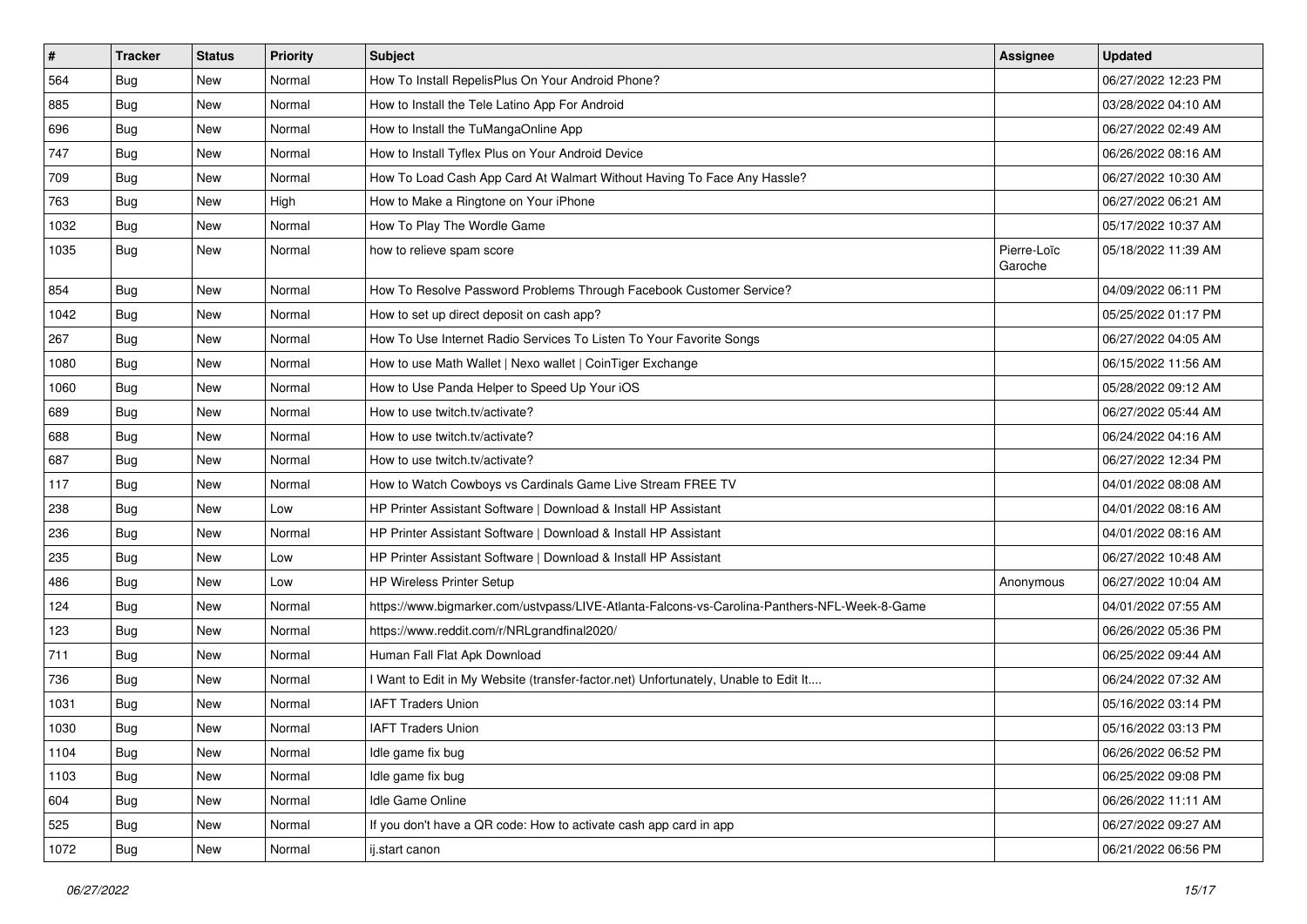| $\vert$ # | <b>Tracker</b> | <b>Status</b> | <b>Priority</b> | Subject                                                                                                         | <b>Assignee</b>        | <b>Updated</b>      |
|-----------|----------------|---------------|-----------------|-----------------------------------------------------------------------------------------------------------------|------------------------|---------------------|
| 1013      | <b>Bug</b>     | New           | Normal          | ij.start canon                                                                                                  |                        | 05/11/2022 11:31 AM |
| 950       | Bug            | <b>New</b>    | Normal          | ij.start canon                                                                                                  |                        | 06/26/2022 04:35 AM |
| 943       | Bug            | New           | Normal          | ij.start canon                                                                                                  |                        | 04/13/2022 08:52 AM |
| 748       | Bug            | <b>New</b>    | Normal          | Il y a quelques façons d'obtenir des sonneries gratuites pour votre iPhone                                      |                        | 06/26/2022 11:24 PM |
| 568       | Bug            | <b>New</b>    | Normal          | Instale a versão mais recente do YouTube Premium                                                                |                        | 06/26/2022 01:53 PM |
| 176       | <b>Bug</b>     | New           | Normal          | instant loan without documents                                                                                  |                        | 06/18/2022 01:43 PM |
| 167       | Bug            | New           | Normal          | instant loan without documents                                                                                  | Anonymous              | 06/27/2022 02:27 AM |
| 225       | <b>Bug</b>     | New           | Normal          | instant personal loan                                                                                           |                        | 06/25/2022 08:11 PM |
| 788       | <b>Bug</b>     | New           | Normal          | Intro Maker Mod APK                                                                                             |                        | 06/26/2022 11:01 AM |
| 993       | <b>Bug</b>     | <b>New</b>    | Normal          | IO Games Free Online                                                                                            |                        | 06/26/2022 09:41 AM |
| 1116      | Bug            | New           | Normal          | ipTV smarts pro                                                                                                 |                        | 06/26/2022 05:34 PM |
| 998       | Bug            | New           | Normal          | Is It Hard to Solve Wordle An                                                                                   |                        | 06/27/2022 12:24 AM |
| 1015      | Bug            | New           | Normal          | Is it possible to send books for free?                                                                          |                        | 05/11/2022 04:05 PM |
| 231       | <b>Bug</b>     | <b>New</b>    | Normal          | Is the ringtone download difficult or not?                                                                      | Pierre-Loïc<br>Garoche | 06/26/2022 11:30 AM |
| 999       | <b>Bug</b>     | New           | Normal          | Is there a way to find Google Feud answers?                                                                     |                        | 05/07/2022 08:58 AM |
| 1127      | Bug            | <b>New</b>    | Normal          | Is there any support to find Google Feud answers?                                                               |                        | 06/27/2022 04:27 AM |
| 269       | <b>Bug</b>     | <b>New</b>    | Normal          | Is there such a site for app design?                                                                            | Anonymous              | 06/26/2022 10:36 PM |
| 210       | Bug            | New           | Normal          | Issue with check symbol in Cash App? Dial assist number with calling Cash App customer service phone<br>number. |                        | 06/24/2022 10:52 PM |
| 262       | <b>Bug</b>     | <b>New</b>    | Normal          | It this true to dealing Wuth                                                                                    |                        | 06/27/2022 08:39 AM |
| 163       | <b>Bug</b>     | <b>New</b>    | Normal          | jknjopl[                                                                                                        |                        | 04/01/2022 07:58 AM |
| 842       | Bug            | <b>New</b>    | Normal          | Join the fun game                                                                                               |                        | 04/01/2022 08:58 AM |
| 670       | <b>Bug</b>     | <b>New</b>    | Normal          | JTWhatsApp Apk - The New and Improved WhatsApp                                                                  |                        | 06/17/2022 04:36 PM |
| 653       | Bug            | <b>New</b>    | Normal          | Jujube (Jinjoles): Properties And Health Benefits                                                               |                        | 06/27/2022 08:47 AM |
| 397       | Bug            | New           | Normal          | Junk Removal Services in Annapolis MD                                                                           |                        | 04/01/2022 07:15 AM |
| 373       | <b>Bug</b>     | New           | Normal          | Junk Removal Services in Arlington County VA                                                                    |                        | 04/01/2022 07:18 AM |
| 361       | <b>Bug</b>     | <b>New</b>    | Normal          | Junk Removal Services in Baltimore MD                                                                           |                        | 04/01/2022 07:13 AM |
| 379       | <b>Bug</b>     | <b>New</b>    | Normal          | Junk Removal Services in Fairfax VA                                                                             |                        | 04/01/2022 07:17 AM |
| 385       | <b>Bug</b>     | <b>New</b>    | Normal          | Junk Removal Services in McLean VA                                                                              |                        | 04/01/2022 07:15 AM |
| 403       | Bug            | New           | Normal          | Junk Removal Services in Potomac MD                                                                             |                        | 04/01/2022 07:47 AM |
| 391       | Bug            | <b>New</b>    | Normal          | Junk Removal Services in Sterling VA                                                                            |                        | 04/01/2022 07:16 AM |
| 367       | <b>Bug</b>     | <b>New</b>    | Normal          | Junk Removal Services in Washington DC                                                                          |                        | 04/01/2022 07:12 AM |